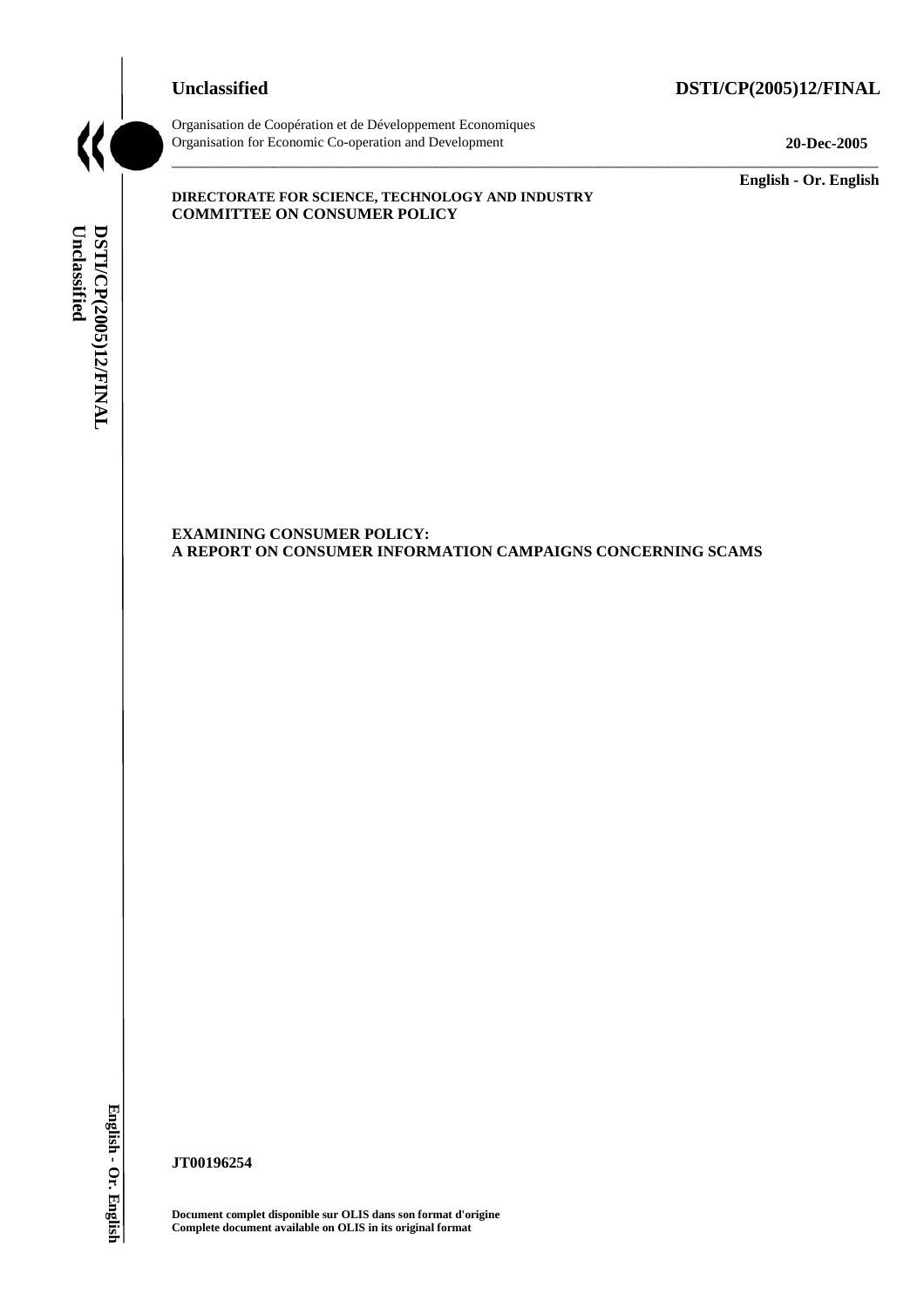#### **FOREWORD**

This report was prepared by the UK Central Office of Information (COI), under the supervision of the UK Department of Trade and Industry and with input from member countries and the Secretariat.

At its 70th Session on 24-25 October 2005, the Committee on Consumer Policy agreed to declassify the report by written procedure, which was completed on 19 December 2005.

The report is published under the responsibility of the Secretary-General of the OECD.

**Copyright OECD, 2005.** 

**Applications for permission to reproduce or translate all or part of this material should be made to:** 

**Head of Publications Service, OECD, 2 rue André-Pascal, 75775 Paris Cedex 16, France.**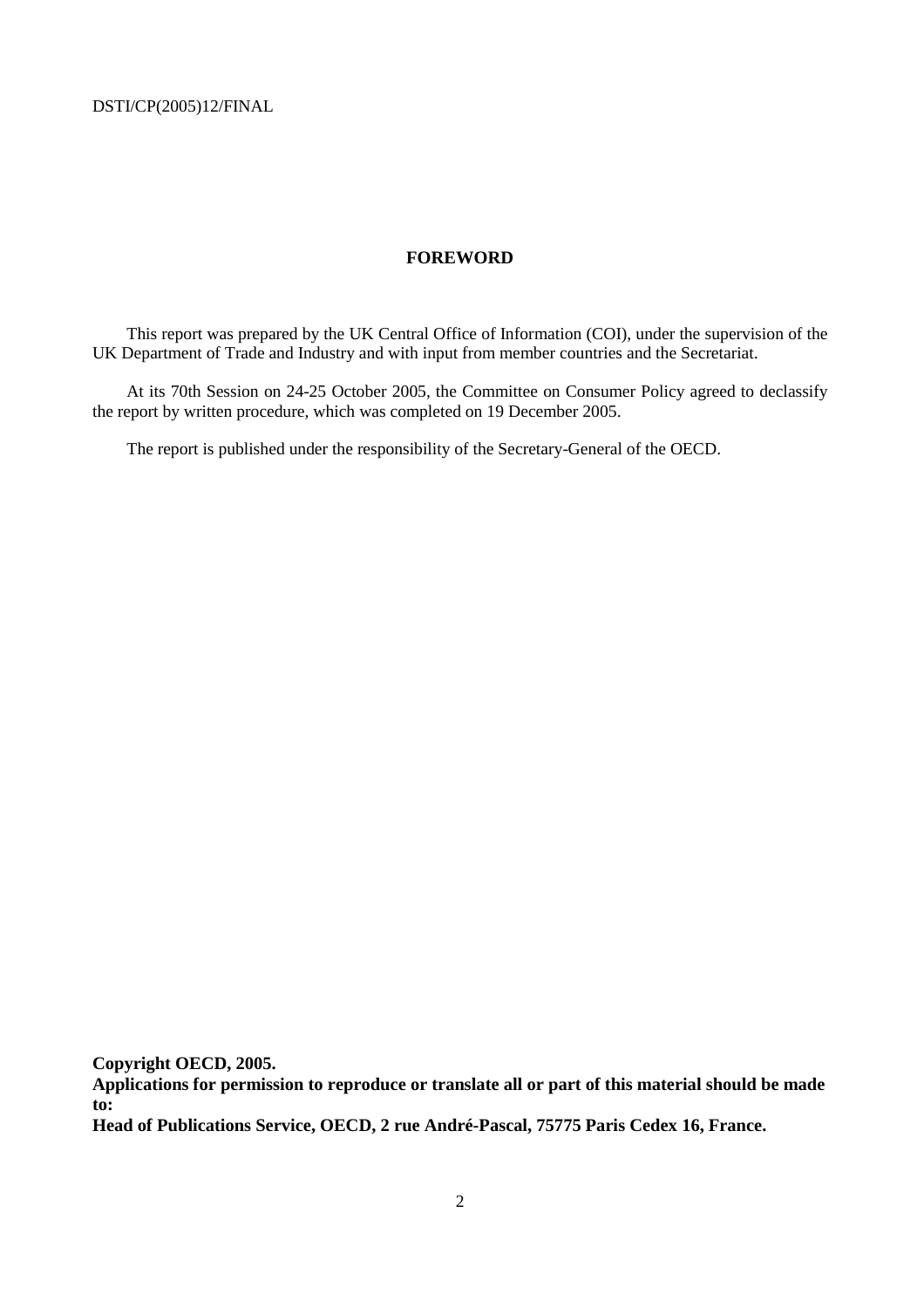# **TABLE OF CONTENTS**

|                  | EXAMINING CONSUMER POLICY: A REPORT ON CONSUMER INFORMATION CAMPAIGNS      |  |
|------------------|----------------------------------------------------------------------------|--|
| 1.               |                                                                            |  |
| 1.1              |                                                                            |  |
| 2.               |                                                                            |  |
| 2.1              |                                                                            |  |
| 2.2              |                                                                            |  |
| 2.3              |                                                                            |  |
| 3.               |                                                                            |  |
| 3.1              |                                                                            |  |
| 3.2              |                                                                            |  |
| 3.3              |                                                                            |  |
| 3.4              |                                                                            |  |
| 3.5              |                                                                            |  |
| $\overline{4}$ . |                                                                            |  |
| 4.1              |                                                                            |  |
| 4.2              |                                                                            |  |
| 4.3<br>4.4       |                                                                            |  |
| 4.5              |                                                                            |  |
| 4.6              |                                                                            |  |
| 5.               |                                                                            |  |
|                  |                                                                            |  |
| 5.1<br>5.2       |                                                                            |  |
| 5.3              |                                                                            |  |
| 6.               |                                                                            |  |
|                  |                                                                            |  |
|                  |                                                                            |  |
|                  |                                                                            |  |
| 7.               |                                                                            |  |
|                  |                                                                            |  |
| A1.1             |                                                                            |  |
| A1.2             |                                                                            |  |
|                  | APPENDIX 2: GOOD PRACTICE GUIDELINES IN EVALUATING ANTI-SCAM CAMPAIGNS  35 |  |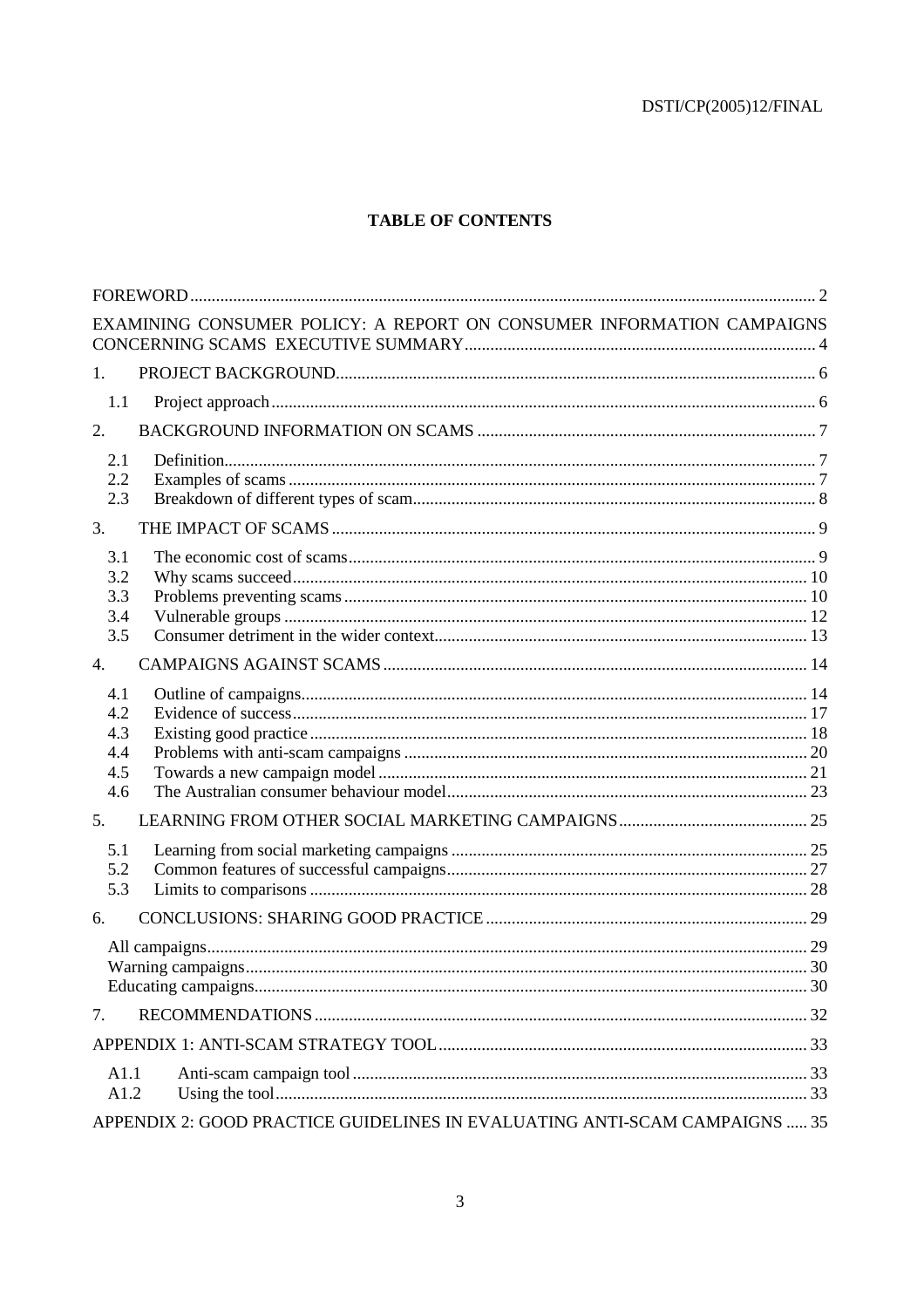#### **EXAMINING CONSUMER POLICY: A REPORT ON CONSUMER INFORMATION CAMPAIGNS CONCERNING SCAMS**

#### **EXECUTIVE SUMMARY**

- Despite the variety and ingenuity of scams that are found around the world, they fit into a limited number of basic templates.
- Data about scams are rare and inconsistent. However, figures from the United States and the United Kingdom suggest that the direct financial cost of scams runs into billions of euros. The indirect cost – the loss of confidence in the marketplace – is much higher.
- Despite the efforts of many agencies to combat scams, and the high costs involved, there is no evidence that scams are reducing.
- The evidence that one socio-demographic group is more vulnerable than another is mixed. There is general agreement that scams are ever more sophisticated – being fooled by a scam is not a reflection of the education, age, or background of a victim.
- Scams should not be considered in isolation, but as part of a wider strategy to tackle consumer wellbeing.
- Typical anti-scam campaigns are media-focused and short-term. While there are some examples of more strategic approaches, these are the exception rather than the rule.
- In light of the limited data available, it is difficult to be definitive about the success of anti-scam campaigns. There is some evidence that consumers' confidence in dealing with scams is increasing. There is also evidence that consumers believe fraud is becoming more of a problem, although this might actually be a result of better campaigning and higher levels of reporting.
- There is a general view that anti-scam campaigns need to move away from being short-term, reactive and information-led towards being more generic, long-term and skills-based. The skills required in this context centre on consumers' ability to recognise scams, use their judgement before responding to any solicitation and effectively resist suspicious approaches.
- Other examples of social marketing from around the world where relevant suggest an approach to anti-scam campaigning that is based on sound research, a clearly identified target market and an effective partnership network. An effective network involves working with organisations from elsewhere in the public sector (including at different tiers of government), the voluntary sector and the private sector to create more effective and cost- effective campaigns.
- A variety of other examples of good practice are highlighted in this report; these can apply to tactical 'warning' campaigns, more generic 'educating' campaigns or across the board.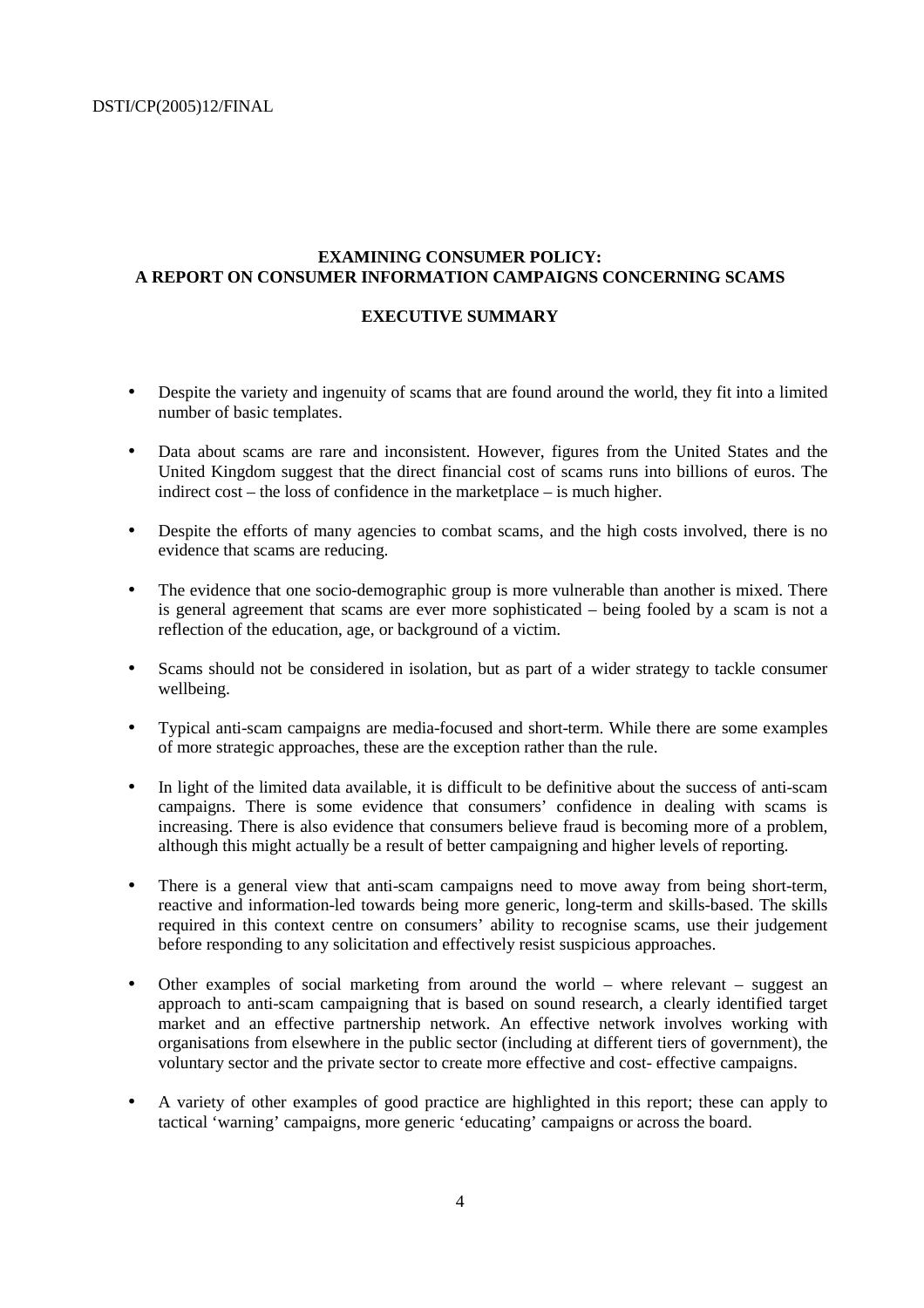- Despite this report's suggested approach to the problem, it recognises the limits to the evidence base available. The report makes recommendations for five areas in which practice can be improved to ensure that scams are more effectively understood and that campaigning against them is more integrated. These are: better capturing and sharing of data; better evaluation of campaigns; more international co-operation in combating scams; more research into the psychology of scamming; and better co-ordination of agencies at national level.
- The report contains two appendices to help improve the understanding and execution of antiscam campaigns. The first suggests some key questions for balancing between 'warning' and 'educating' approaches; the second looks at good practice in evaluation of campaign effectiveness.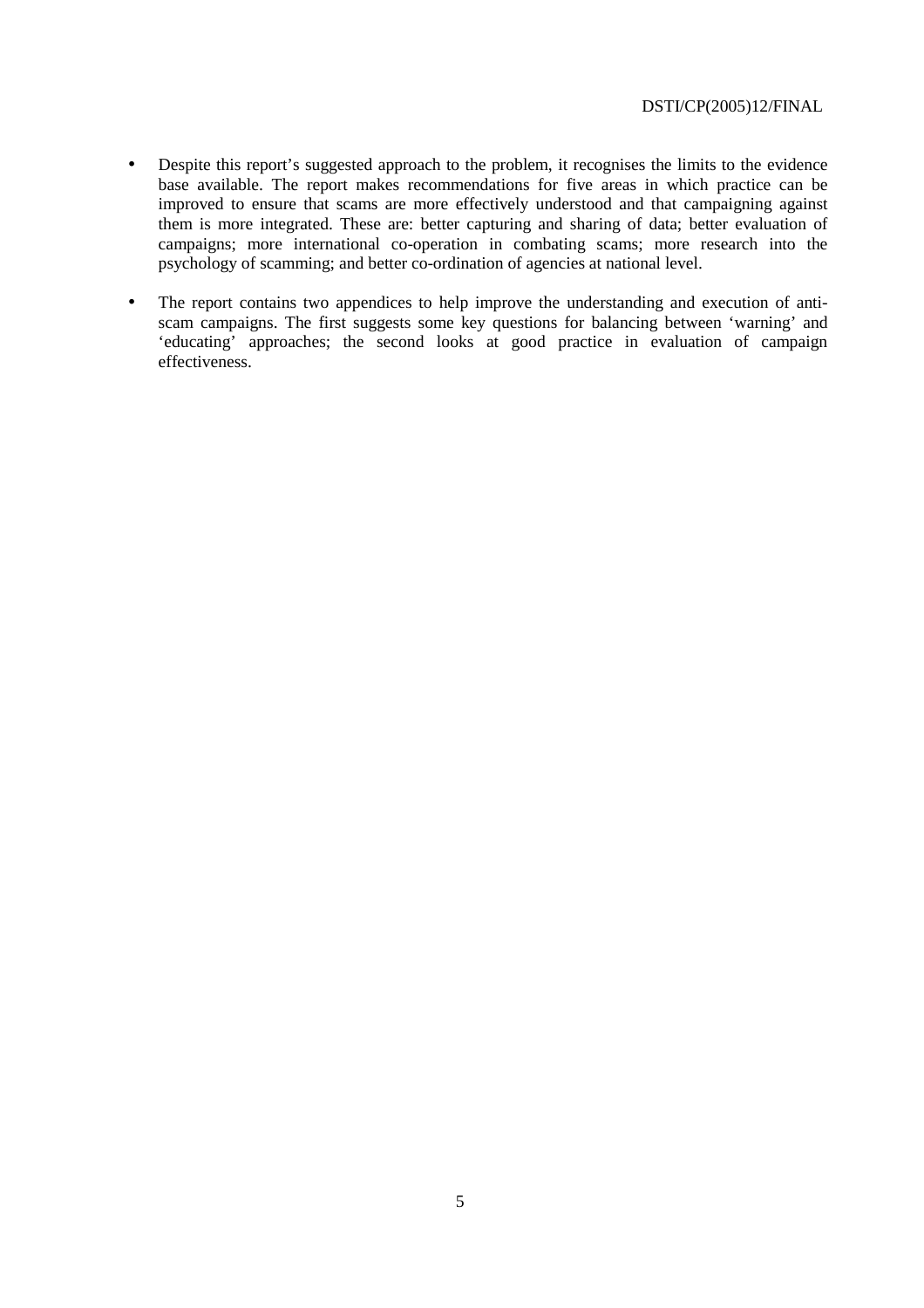#### **1. PROJECT BACKGROUND**

#### **1.1 Project approach**

The terms of reference for the project were to: review scams as a specific topic within the consumer policy of the Organisation for Economic Co-operation and Development (OECD); identify areas of best practice from campaigns that had succeeded in changing consumer behaviour; and provide resulting practical guidance on running anti-scam campaigns. The research for, and preparation of, this report were conducted by the UK Central Office of Information (COI) with input from the Committee on Consumer Policy.

The original intention of the project was to start examining scams in the United Kingdom by consulting experts and exploring the UK experience of anti-scam campaigns. On the basis of this review, case studies would be built of anti-scam campaigns that had succeeded in changing consumer behaviour. Case study templates could then be circulated to other OECD countries, which would be invited to submit similar case studies from their own experiences. In this way, a good body of evidence for best practice in running anti-scam campaigns would be built up, using a common methodology and approach to data collection.

It became apparent soon into the project that there were no anti-scam case studies in the United Kingdom (or, indeed, elsewhere in the world) that had been evaluated in sufficient detail to demonstrate successful consumer behavioural change.

However, the dialogue with several OECD countries did highlight a considerable amount of anecdotal evidence of what was considered by experts working in the field to be good practice in running anti-scam campaigns. There are also many useful case studies from other social marketing campaigns around the world which have some important lessons for campaigns seeking to combat scams. The evidence base of this report, therefore, is a combination of expert testimony and evaluated public protection campaigns. The conclusions highlight areas where further improvements could be made in running anti-scam campaigns and suggest ways to improve our understanding of both scams and anti-scam campaigns.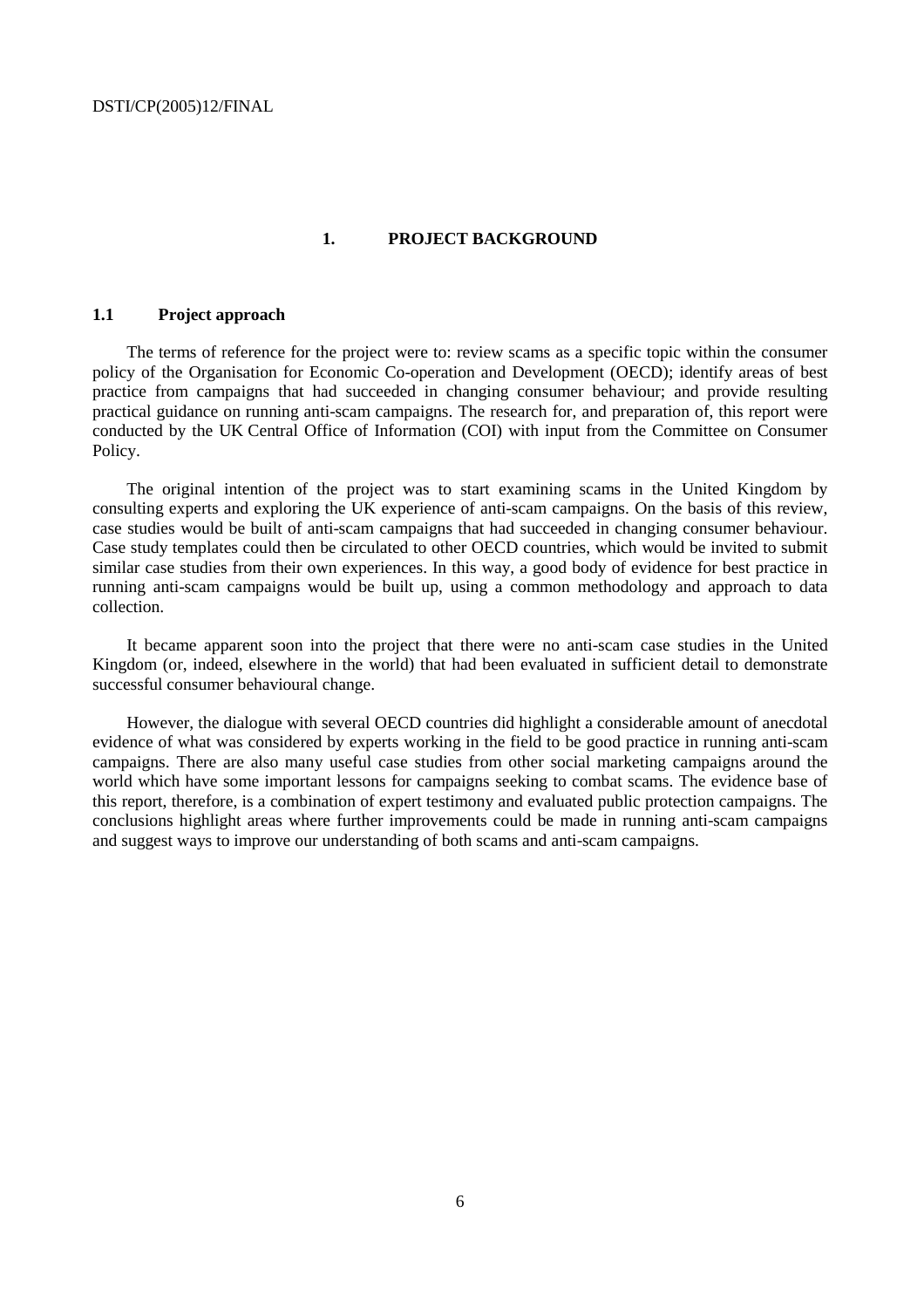### **2. BACKGROUND INFORMATION ON SCAMS**

#### **2.1 Definition**

For the purpose of this report, a scam is defined as:

*An unfair or unlawful deception of consumers that causes them financial detriment.* 

It is important to note what is and is not excluded from this definition.

- While scams can be illegal, they are not necessarily so in all countries.
- The victims themselves must be deceived, not just defrauded. This means that identity theft and credit card fraud are not – in themselves – scams.
- There must be an element of deception in a scam: pressure selling in itself including doorstep selling – does not qualify.

#### **2.2 Examples of scams**

Scams travel well internationally – some are activated from one country and target another; others are transferred when coming to the end of their life cycle in their country of origin. However, despite the variety of scams found in various countries, there are just four main templates being used:

- **Advance fee fraud**. This covers the range of scams where the victim is encouraged to send payment in advance to facilitate a larger payment back. It includes bogus lotteries and prize draws, so-called '419' scams, loans and other financial services. Many work-at-home schemes also follow this format, as do pyramid selling schemes that require payment up front.
- **Mis-sold goods/investments**. This covers those scams where the value of the product purchased does not match the sales pitch. 'Miracle' health cures are one example here; worthless investments (often sold in telephone sales rooms, dubbed 'boiler rooms') are another. The Internet has provided many new opportunities here, as consumers do not have the same expectations of seeing the product before committing to purchase. The increasing popularity of Internet auction sites in particular encourages scammers to explore this area.
- **'Free' offers**. These are incentives given to make a purchase that on receipt is not what it seems. Free holidays to timeshare resorts are a key example here.
- **Hidden charges**. Hidden premium rate telephone services (perhaps to claim a prize) are the classic hidden charge scam.

With relatively few basic templates for scams, scammers show considerable ingenuity in creating such a range of different approaches.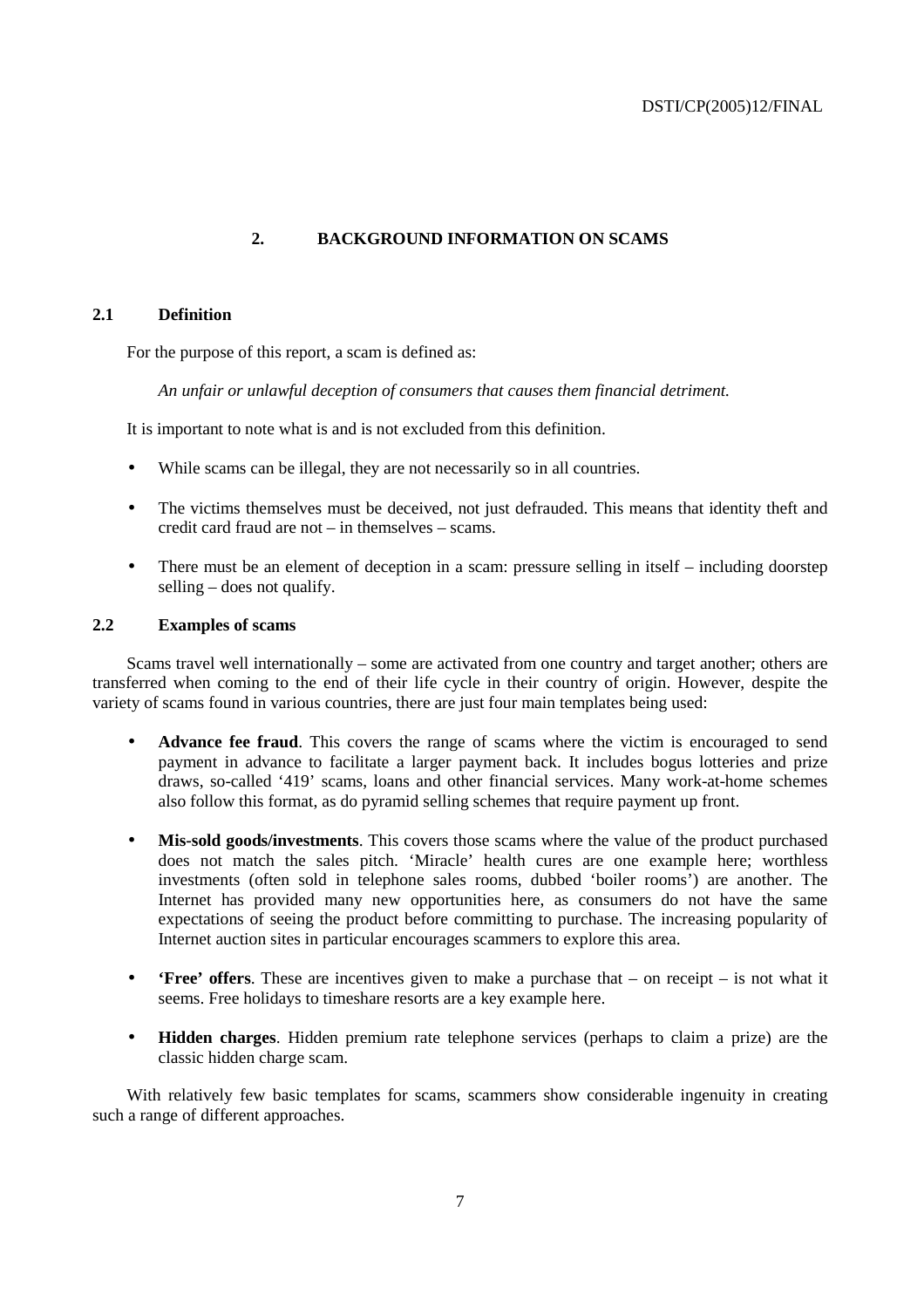#### **2.3 Breakdown of different types of scam**

The US Federal Trade Commission (FTC) runs a service called the Consumer Sentinel, which captures data on consumer fraud from several countries. The data provides an overview of which of these various scams are the most prevalent. Excluding identity theft, and judging by the number of complaints, Internet auctions are the most prevalent form of scam.





Source: US FTC Consumer Sentinel.

The size of the opportunities afforded to scammers by the Internet is underlined by the number of complaints connected to Internet auctions. Foreign money scams are also a significant part of the scam mix.

There is inevitably a differing profile to scams in different countries. Research carried out in April 2005 by the UK's Office of Fair Trading (OFT) suggests that the most prevalent scams in the United Kingdom – certainly in awareness terms – are premium rate telephone scams and prize draws/sweepstakes.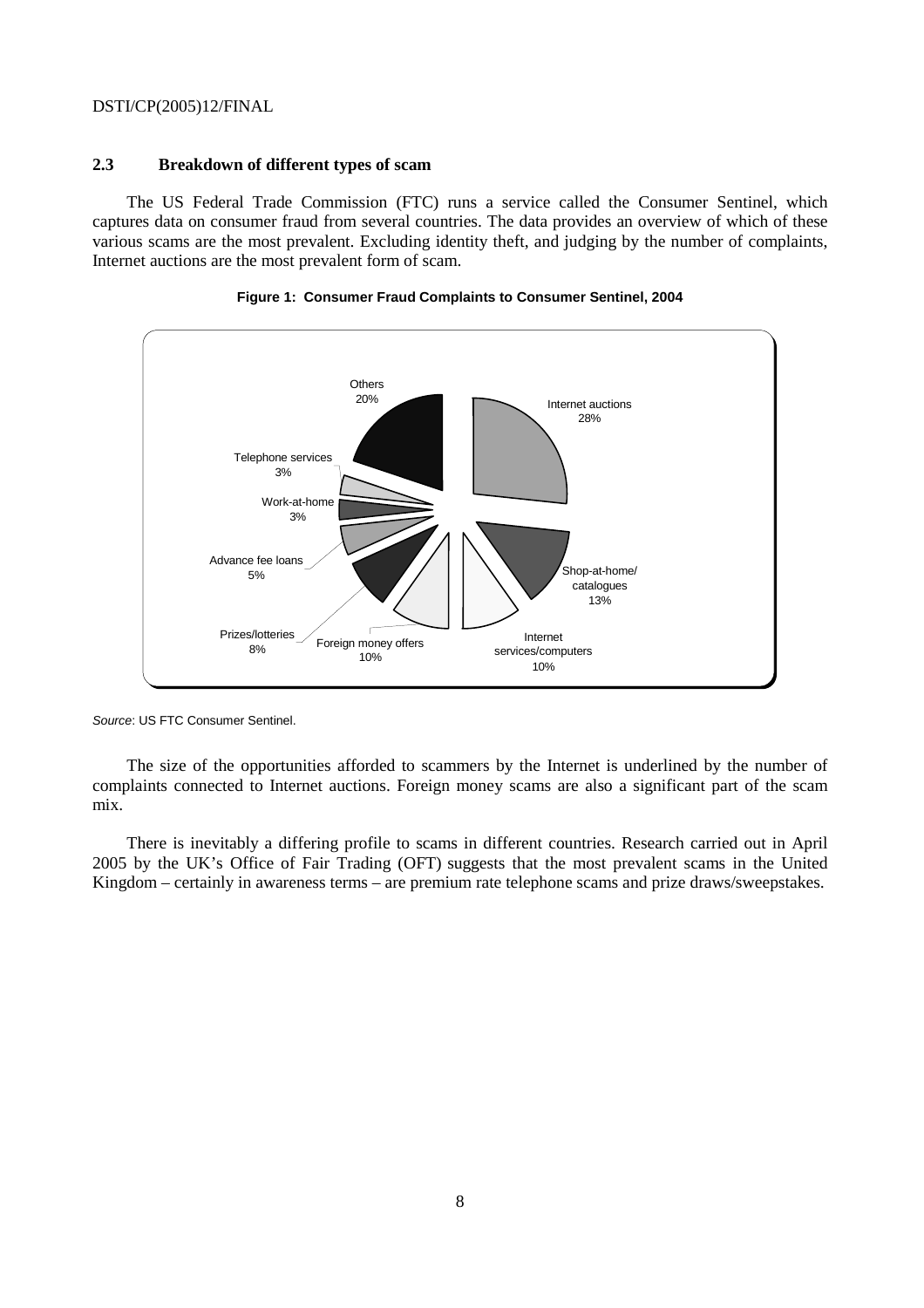#### **3. THE IMPACT OF SCAMS**

#### **3.1 The economic cost of scams**

There is a lack of data about the impact of scams. Losses can be reported to a variety of agencies in most countries, of which the police are just one. More importantly, scams are not necessarily illegal in all countries and therefore the consumer stands to gain little direct benefit from making a complaint. This is complicated by the fact that victims of scams have 'allowed' themselves to be deceived, and may therefore feel embarrassed about making a complaint.

There are various estimates of the total cost to the consumer of scams, or of some types of scam. These figures are not comparable with each other, but give an idea of the size of the problem in various countries.

- In the United Kingdom, the Office of Fair Trading (OFT) estimates that consumers lose approximately GBP 1 billion (EUR 1.5 billion)<sup>1</sup> to scams each year.<sup>2</sup>
- The Australian Securities & Investments Commission estimates that AUD 800 million (EUR 509 million) was lost to cold-calling and other financial scams between 2001 and 2003.
- According to a US FTC survey conducted in August 2004, nearly 25 million adults approximately 11.2% of the US population – lost money from at least one type of fraud in the prior year.

It is generally acknowledged among agencies responsible for tackling scams that the figures quoted underestimate the scale of the problem. As one senior official at the Canadian Competition Bureau has commented:

*There are both direct and indirect costs of fraud. Consumers and businesses suffer direct losses when they are victimised. In addition, the entire economy suffers when confidence in the marketplace erodes due to scams and frauds.3*

The Competition Bureau places such importance on the understanding of the true costs of scams that it has recently engaged a forensic accounting firm to develop a methodology to measure victims' losses incurred as a result of Canadian-based deceptive mass marketing.

 $\overline{a}$ 

<sup>1.</sup> Conversions as at 26 June 2005.

<sup>2.</sup> OFT figure published 1 February 2005, based on a variety of sources, including PhoneBusters (the Canadian national call centre for reporting telephone scams); seizures from PO boxes by enforcement bodies; complaints to the Independent Committee for the Supervision of Standards of Telephone Information Services (ICSTIS) about unexpected premium rate call charges; and statistics provided.

<sup>3.</sup> Interview with Sally Southey, Assistant Commissioner, Communications Branch, Canadian Competition Bureau and Chair of the Fraud Prevention Forum (FPF), 16 June 2005.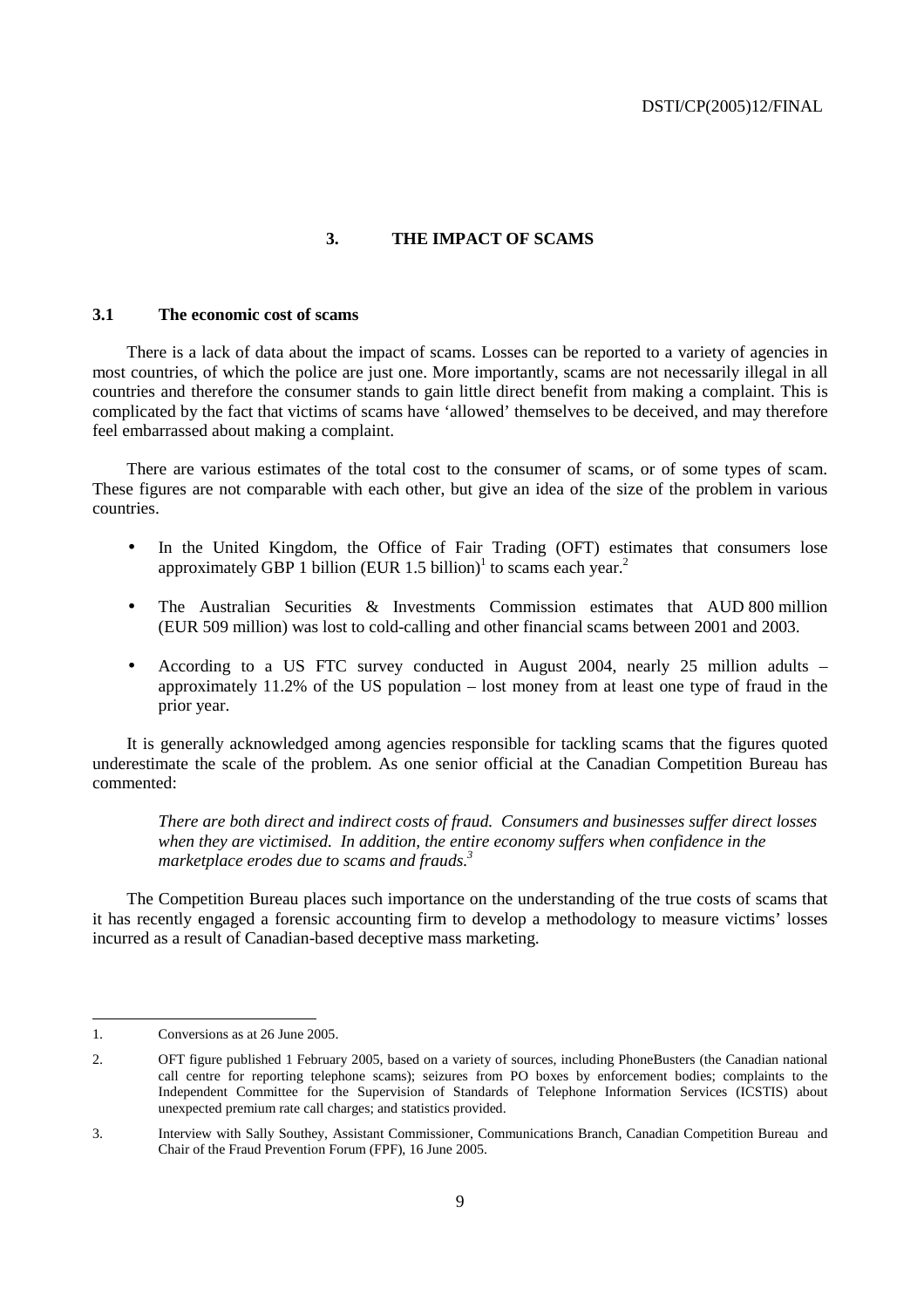#### **3.2 Why scams succeed**

The Australian Little Black Book of Scams (LBBS) campaign has identified six psychological triggers that scammers use to succeed:<sup>4</sup>

- **Reciprocation**. The scammer may early in the transaction give the victim assistance or a 'free' gift. The victim may then feel obliged to offer something in return, even if it is just their attention.
- **Commitment and consistency**. The scammer may try to get the victim to accept a certain proposition, and then refer back to it later to persuade the victim to commit to something further. The social embarrassment of seeming indecisive or inconsistent may drive the victim into the scam.
- **Social proof.** Scammers may refer to other people participating 'everyone does it, it must be right'.
- **Liking**. Scammers try to build a rapport perhaps using humour, or establishing a common background – so they are harder to resist or so the victim's guard is down.
- **Authority**. Scammers use a natural deference to authority to support their claims or products.
- **Scarcity**. Scammers can play on our fear of missing out by making the offer seem scarce or the decision time frame urgent.

Dr. Peter Lunt, Senior Lecturer in Psychology at University College London, who is investigating the issue of consumer detriment on behalf of the UK OFT, supports this analysis. He argues:

*Essentially they are exploiting – especially in telephone scams – the social conventions of communication, essentially the rules of politeness.5*

#### **3.3 Problems preventing scams**

Despite the efforts of enforcement campaigns around the world and various communications campaigns (including both official action and informal bulletin boards and action), scams continue to prosper. The US FTC's Consumer Sentinel shows rapid growth in the number of complaints about fraud over the period 2001-04. Even if we accept that this dramatic growth might be a reflection of improved reporting methodologies (and therefore a positive thing), consumer fraud is – at best – still a major problem, even if it is not actually a growing one.<sup>6</sup>

 $\overline{a}$ 

<sup>4.</sup> Taken from Cialdini, Robert, *Influence: The New Psychology of Persuasion*, revised edition, William Morrow and Company, Inc, New York, 1993.

<sup>5.</sup> Interview, 25 May 2005.

<sup>6.</sup> Consumer Sentinel figures also show a massive growth in complaints about identity theft – outside the scope of this report, but now the single biggest source of complaints and almost 40% of all consumer fraud complaints.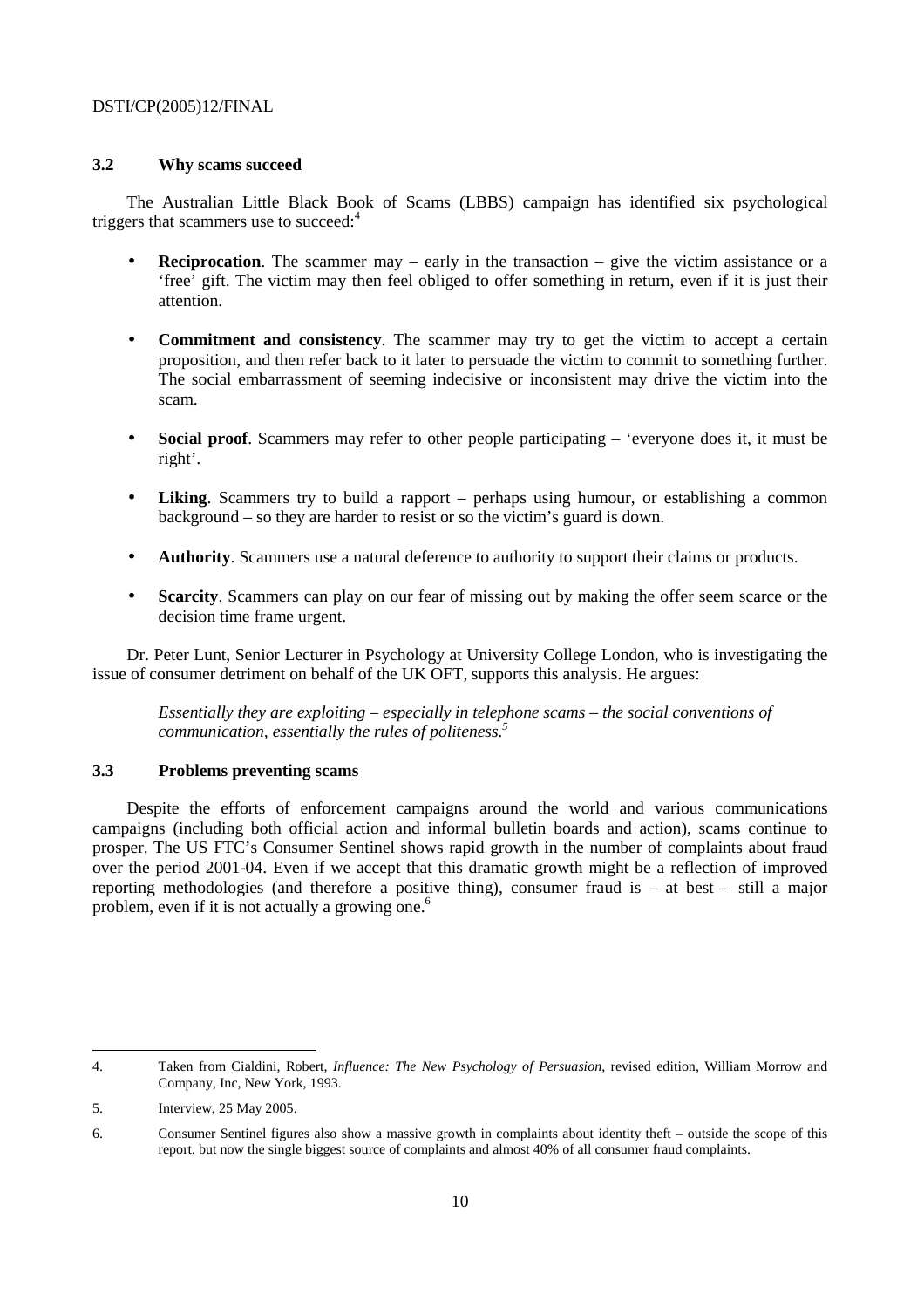

**Figure 2: Complaints to Consumer Sentinel, 2002–04** 

Source: US FTC Consumer Sentinel.

This research suggests a number of factors contribute to the ongoing success of scammers:

- The existence amongst the public of a group of risk-taking, financially insecure consumers who form a target market.
- The effectiveness of a series of powerful psychological techniques in securing agreement from a victim.
- The existence of a number of long-term, deep-seated beliefs about the nature of financial risk (for example, the belief that all companies and organisations have been vetted by the government or some other authority; or the belief that there exist 'gurus' who know secret short cuts to wealth).
- The creation of new opportunities, whether a sham appeal for an international disaster or national tragedies<sup>7</sup> or the applying of old techniques to new media channels (Internet, mobile telecoms, etc).
- Describing the methods and strategies used by scammers, one senior official at the UK OFT has commented:

*Scammers are resourceful, enterprising and manipulative. By exploiting the same routes to market as legitimate business, they damage not only individual consumers, but the interests of fair-trading businesses as well.8*

This is a view supported by the Canadian Competition Bureau:

*When you think that some of these scammers are hiring people who have business degrees, and psychologists, you realise you are up against very sophisticated criminals. One of the challenges* 

<sup>7.</sup> The Canadian PhoneBusters Web site is currently (June 2005) warning about a fake appeal on behalf of police officers killed in Alberta.

<sup>8.</sup> Christine Wade, Director of Consumer Regulation Enforcement, UK OFT, quoted in an OFT press release, 1 February 2004.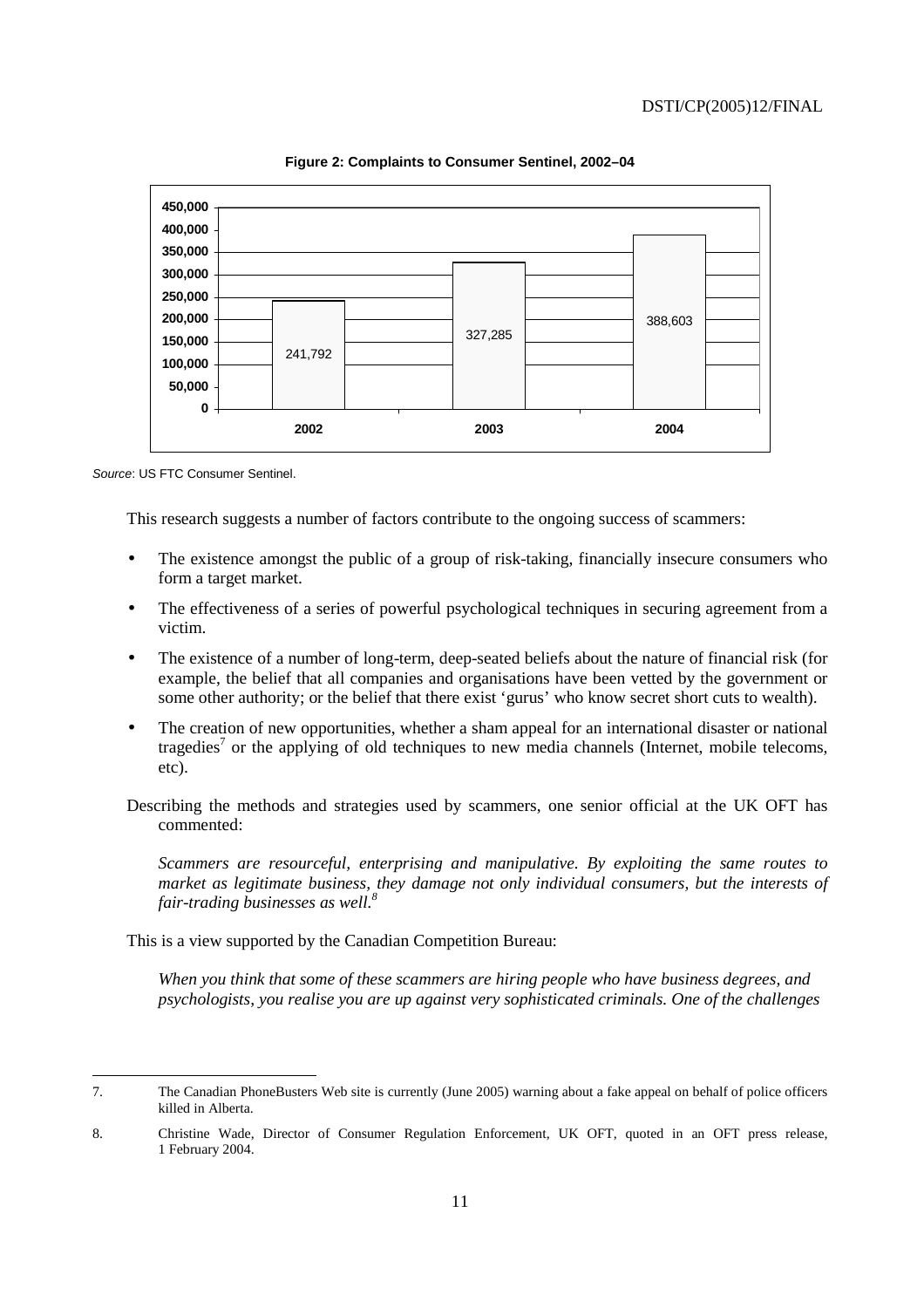*we face is that often they are not viewed as being serious criminals: but in reality they are thieves in nice clothing.*<sup>9</sup>

#### **3.4 Vulnerable groups**

 $\overline{a}$ 

It is often assumed that the elderly are more vulnerable to scams than the population in general. Evidence from around the world is mixed on this subject. The PhoneBusters site reports that 78% of victims reporting lottery and prize telemarketing scams are aged over 60. (Although the proportion in the age bracket of those falling for fraudulent loan schemes is just 4%.)

However, a survey carried out on behalf of the US FTC in 2004<sup>10</sup> showed no increased likelihood of falling victim to a scam with age (Table 1).

|  |  |  | Table 1: Percentage of each age range reporting vicitimisation, United States, mid 2002-mid 2003 |
|--|--|--|--------------------------------------------------------------------------------------------------|
|  |  |  |                                                                                                  |

| Age         | $\frac{9}{6}$ |
|-------------|---------------|
| $18 - 24$   | 8.3           |
| $25 - 34$   | 11.1          |
| $35 - 44$   | 11.1          |
| $45 - 54$   | 8.7           |
| $55 - 65$   | 6.1           |
| 65 and over | 4.1           |

Source: US FTC, Consumer Fraud in the United States, August 2004. Based on 1 967 observations.

Indeed, those aged 65 and over are less likely to be victims than other groups in the population. The Canadian Competition Bureau is also of the opinion that anyone can be a victim of a scam; they suggest that some of the misunderstandings around the profile of scam victims come from wealthier and busy young professional victims being less likely to report their loss.

There was also evidence in the FTC survey noted above that those who experienced fluctuation in their income (*i.e.* those who expected their income to rise or fall significantly over the next three years), and those who felt that they had a higher level of debt than they felt comfortable with, were more likely than average to have fallen victim to consumer fraud. The report of the survey hypothesises that consumers who are less certain about their financial future may be more willing to take risks.

However, the FTC survey did find that certain ethnic minority groups were more likely to be victims. In particular, the survey found that Native Americans appeared particularly vulnerable to consumer fraud (Table 2). There is further discussion about the factors that might make certain groups more vulnerable to scams than others in Section 4.6 below.

<sup>9.</sup> Interview with Sally Southey, Assistant Commissioner, Communications Branch, Canadian Competition Bureau, 16 June 2005.

<sup>10.</sup> FTC, *Consumer Fraud in the United States,* August 2004. It is worth noting that self-reporting surveys depend on the victims feeling comfortable admitting to the fact that they have been victimised. This is one of the reasons why surveyed evidence of the impact of scams is likely to underestimate the problem; it may also skew demographics.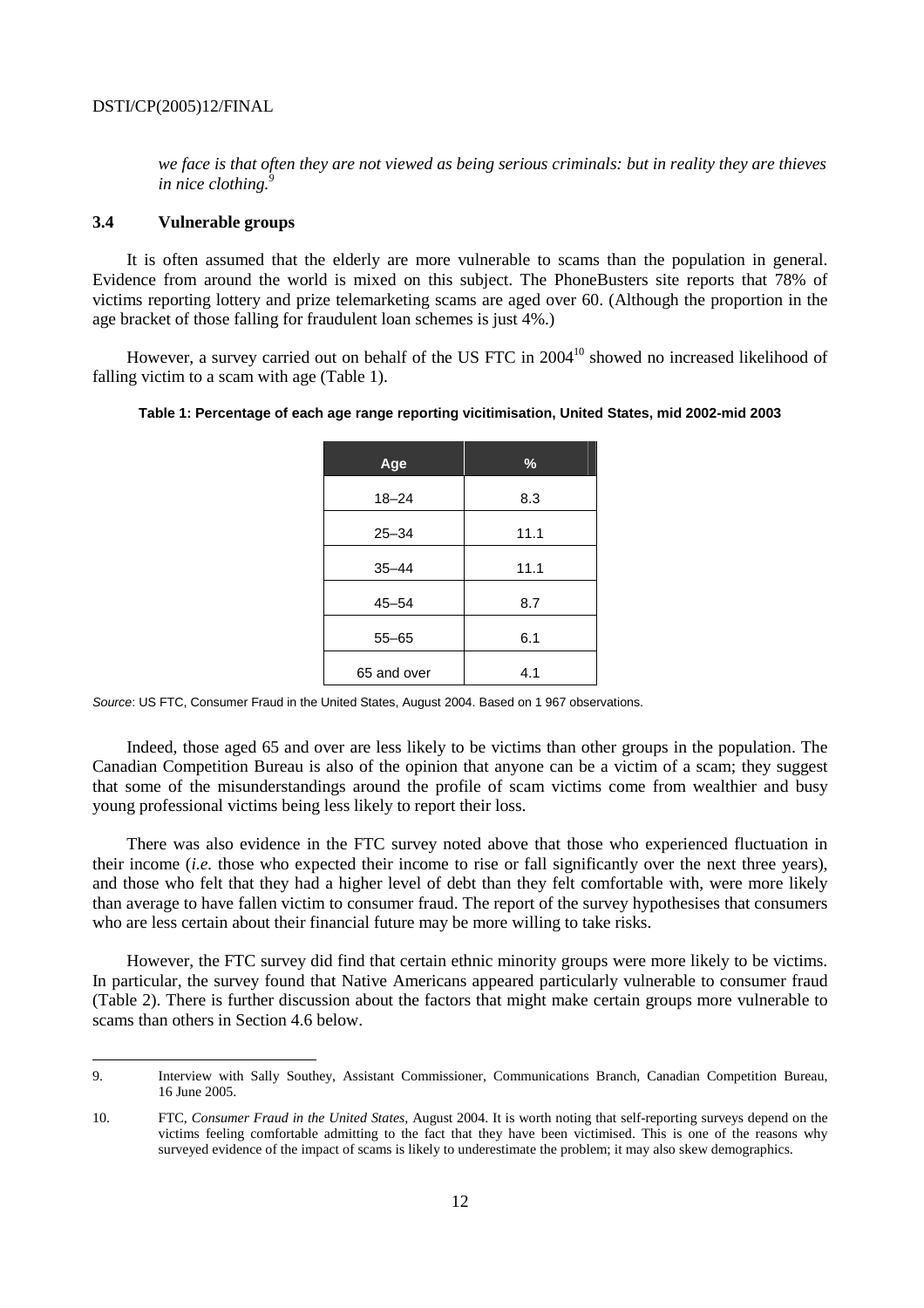| <b>Ethnic group</b>                   | $\frac{0}{0}$ |
|---------------------------------------|---------------|
| <b>Hispanics</b>                      | 14.3          |
| African-Americans                     | 17.1          |
| American Indians<br>or Alaska Natives | 33.8          |
| Non-Hispanic<br>whites                | 6.4           |
| Others                                | 7.3           |

**Table 2: Victims of fraud by ethnicity, United States, mid August 2002-mid August 2003** 

Source: US FTC, Consumer Fraud in the United States, August 2004. Based on 1,967 observations

The FTC survey continues to find differences between ethnic groups, even after controlling for other factors (such as economic certainty). While a note of caution should be sounded over the small sample sizes for ethnic minorities in this survey, there is certainly a case for further investigation.

#### **3.5 Consumer detriment in the wider context**

 $\overline{a}$ 

There are a number of voices in consumer policy making the argument that scams should be seen in the wider context of consumer detriment. One senior official at the Australian Competition and Consumer Commission (ACCC) has argued that protecting consumers is as important to the effective operation of markets as encouraging competition.<sup>11</sup>

However, whereas competition theory is based on a weight of empirical and theoretical research, there is much less research into human behaviour. Crucially, much economic theory makes the assumption that consumers act rationally, when we know that in many cases that is not the case.<sup>12</sup>

The communications challenge this creates is developing anti-scam campaigns that allow for the reality of human behaviour. Merely providing information is not enough; indeed there is evidence<sup>13</sup> to suggest that naming specific scams can increase their success by giving them name recognition.

The communications challenges of assuming that consumers always behave rationally have also been noted by the Australian Financial Literacy Foundation:

*Even well-informed consumers can make bad decisions. Information presumes a logical response. Unfortunately, on many occasions, emotion is a stronger force than logic.14*

<sup>11.</sup> Interview with Louise Sylvan, Deputy Director, Australian Competition and Consumer Commission, 28 June 2005.

<sup>12.</sup> The OECD's Committee on Consumer Policy (CCP) has recently begun to study this area. In October 2005, the CCP organised a roundtable discussion between government officials and academic experts on Demand Side Economics for Consumer Policy. Drawing on conventional and behavioural economics, the roundtable sought to deepen understanding of consumer behaviour and decision making. A report of the workshop will be available shortly on the CCP Web site at www.oecd.org/sti/consumer-policy.

<sup>13.</sup> Skurnik, Yoon, Park and Schwarz, 'How Warnings about False Claims Become Recommendations', *Journal of Consumer Research*, Vol 31, March 2005.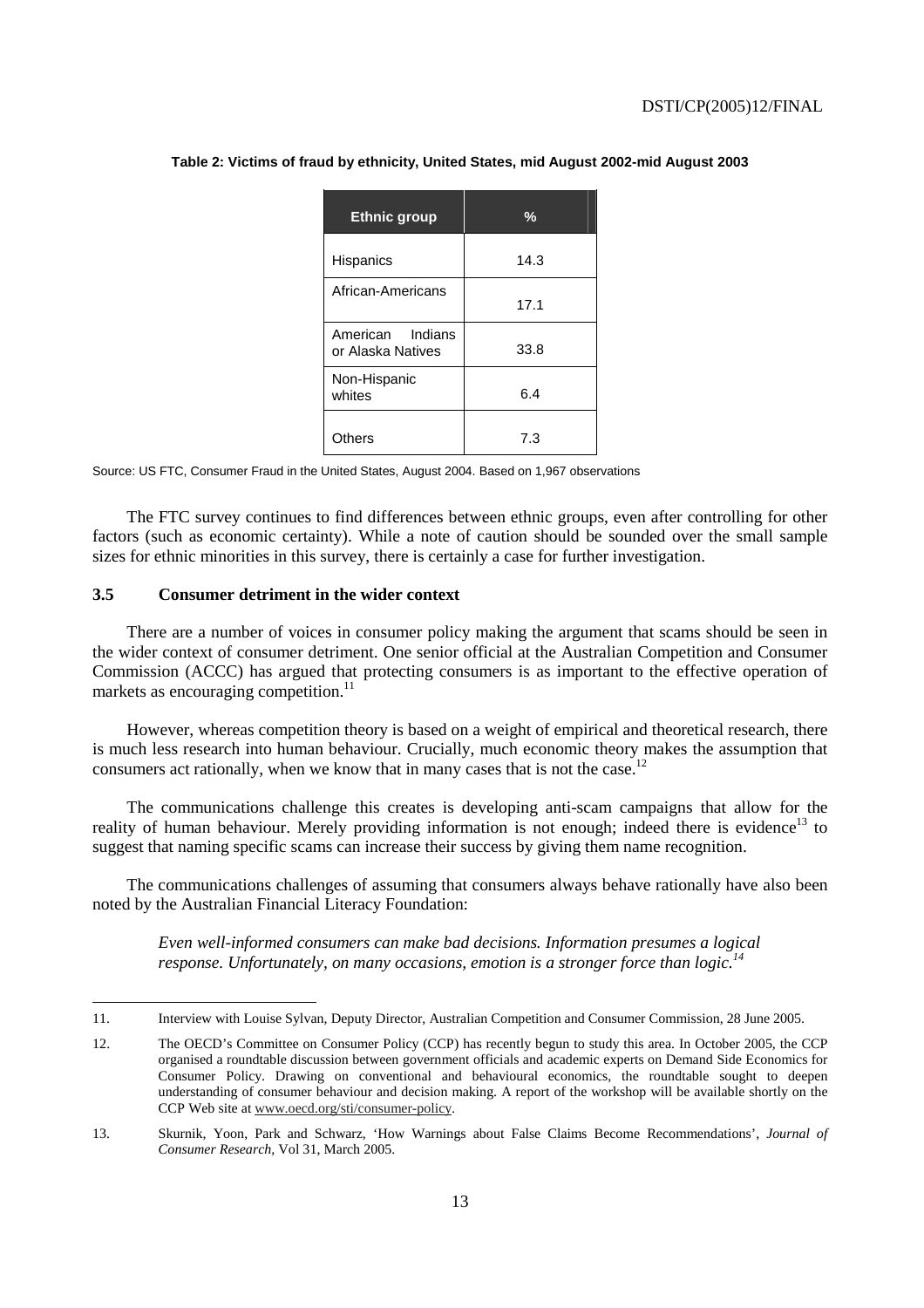#### **4. CAMPAIGNS AGAINST SCAMS**

#### **4.1 Outline of campaigns**

Much of the work done in communicating about scams is reactive, triggered by a series of complaints or perhaps an enforcement clampdown. It is difficult to identify many examples of cohesive 'campaigns' as opposed to reactive sets of media warnings. There are a number of reasons for this. Responsibilities (and therefore budgets) are generally split between different agencies. Even where agencies are joining up well – and there are examples of good practice here – budgets are often small, with the full cost of the consumer detriment of scams not accurately measured or understood. Action is often triggered by a rash of complaints, which makes the campaign specific and reactive.

Figures 3–6 show details of some recent, identifiable campaigns.

#### **Table 3: Scams Awareness Week**

| Campaign           | UK Office of Fair Trading (OFT) and Department of Trade and Industry, Scams<br>Awareness Week, 2005.                                                                                                                                                                                                                                                                                                                                                                                                                                                                                                                                                                                                |  |  |  |
|--------------------|-----------------------------------------------------------------------------------------------------------------------------------------------------------------------------------------------------------------------------------------------------------------------------------------------------------------------------------------------------------------------------------------------------------------------------------------------------------------------------------------------------------------------------------------------------------------------------------------------------------------------------------------------------------------------------------------------------|--|--|--|
| Background/problem | A total of 17 members of the International Consumer Protection and<br>Enforcement Network (ICPEN) co-ordinated scams awareness campaigns in<br>the course of February 2005.                                                                                                                                                                                                                                                                                                                                                                                                                                                                                                                         |  |  |  |
| Strategy           | The two campaign objectives were: a) educating consumers in how to<br>recognise scams and b) showing that the UK is working as part of an<br>international partnership to deal with fraudulent activities. The main target for<br>the campaign was consumers in the C, D and E socio-economic groups, who<br>are most likely to suffer detriment from small losses due to fraud. The<br>secondary market for the campaign was the media, international partners and<br>unscrupulous businesses.                                                                                                                                                                                                     |  |  |  |
| Campaign           | The campaign combined daily news releases throughout Scams Awareness<br>Week with radio advertising, leaflets and posters (distributed through local-<br>level partners), proactive PR work (placing stories) and a Web chat. The key<br>campaign messages were:<br>$\triangleright$ Top tips to recognise scams.<br>Failing to recognise a scam doesn't mean you're stupid – they're<br>➤<br>cleverly written and targeted.<br>Be sceptical of anything that offers something for nothing.<br>➤<br>The UK works with partners across the world to deal with fraudulent<br>➤<br>activity.<br>Where to go for help if you've been taken in.<br>➤<br>Tell your friends when you discover a scam.<br>➤ |  |  |  |
| <b>Results</b>     | ICPEN will be doing their own evaluation of the campaign. Some UK annual<br>tracking showed that 23% of consumers, when prompted, recalled OFT<br>publicity about 'avoiding scams'. Benchmarking data about scams - from<br>responses made in 2005 - showed 66% of respondents felt very or quite<br>confident about dealing with scams.                                                                                                                                                                                                                                                                                                                                                            |  |  |  |

14. Interview with Australian Financial Literacy Foundation, Department of Treasury, 22 February 2005.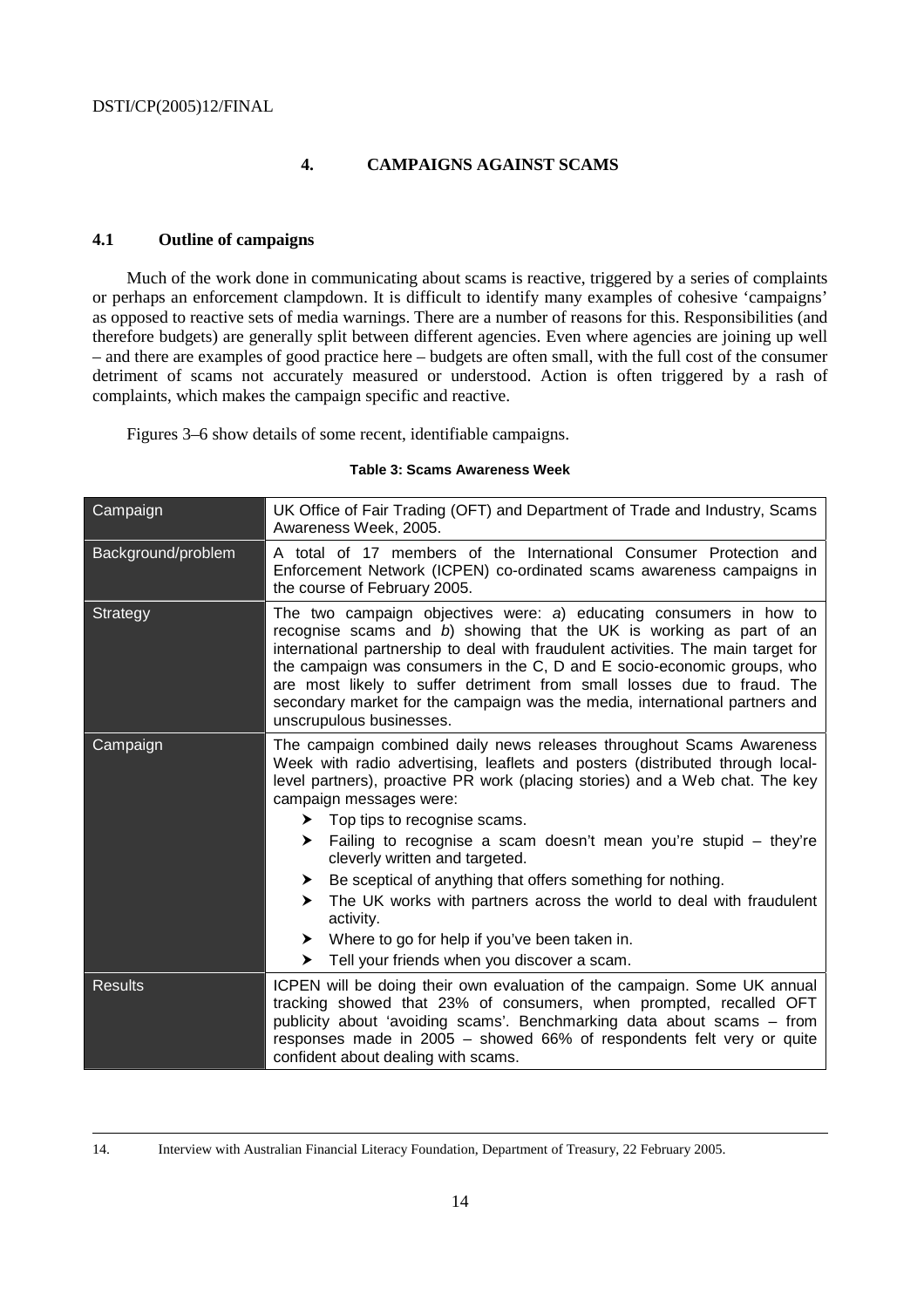#### **Table 4: Recognise It, Report It, Stop It**

| Campaign           | Fraud Prevention Forum (FPF), Recognise It, Report It, Stop It campaigns,<br>2004-05, Canada.                                                                                                                                                                                                                                                                                                                                                                                                                                                                                                                                                                                                        |
|--------------------|------------------------------------------------------------------------------------------------------------------------------------------------------------------------------------------------------------------------------------------------------------------------------------------------------------------------------------------------------------------------------------------------------------------------------------------------------------------------------------------------------------------------------------------------------------------------------------------------------------------------------------------------------------------------------------------------------|
| Background/problem | Initial campaign in the late 1990s targeted senior citizens about the danger of<br>telephone fraud.                                                                                                                                                                                                                                                                                                                                                                                                                                                                                                                                                                                                  |
| Research           | Research carried out by the Competition Bureau in the early 2000s showed<br>that all citizens were vulnerable to a variety of new scams including identity<br>theft and Internet scams as well as deceptive telemarketing and mail scams.<br>This research informed a move towards a more widely targeted campaign.                                                                                                                                                                                                                                                                                                                                                                                  |
| Strategy           | The campaign was developed by the Fraud Prevention Forum (FPF) which<br>has grown to become a partnership of more than 40 public sector agencies,<br>consumer groups, not-for-profit organisations and private companies. The<br>FPF prepared a range of materials and the slogan "Recognise it, Report it,<br>Stop it", which was tested through public opinion research. The campaign<br>formed part of a co-ordinated approach by 17 countries, arranged through<br>the International Consumer Protection and Enforcement Network (ICPEN).                                                                                                                                                        |
| Campaign           | The campaign ran in 2004 and 2005, with a Scams Awareness Month at the<br>centre. The campaign created a series of material – posters, brochures,<br>counter cards, inserts - which FPF partners could customise with their own<br>logos. Partners had considerable freedom to run their own campaigns, which<br>ranged from inserting leaflets with credit card bills to creating Public Service<br>Announcements and radio advertisements. In total it was estimated that<br>nearly 40 million pieces of material were distributed in the course of the 2005<br>campaign, with the PhoneBusters Web site/call centre providing a central<br>outlet for the "Report It" part of the call to action. |
| Results            | Evaluation of the campaign showed more Canadians believe that fraud is a<br>serious problem and more citizens are prepared to take action when they<br>feel they have been scammed. However many victims still do not bother to<br>report scams and take no other action.                                                                                                                                                                                                                                                                                                                                                                                                                            |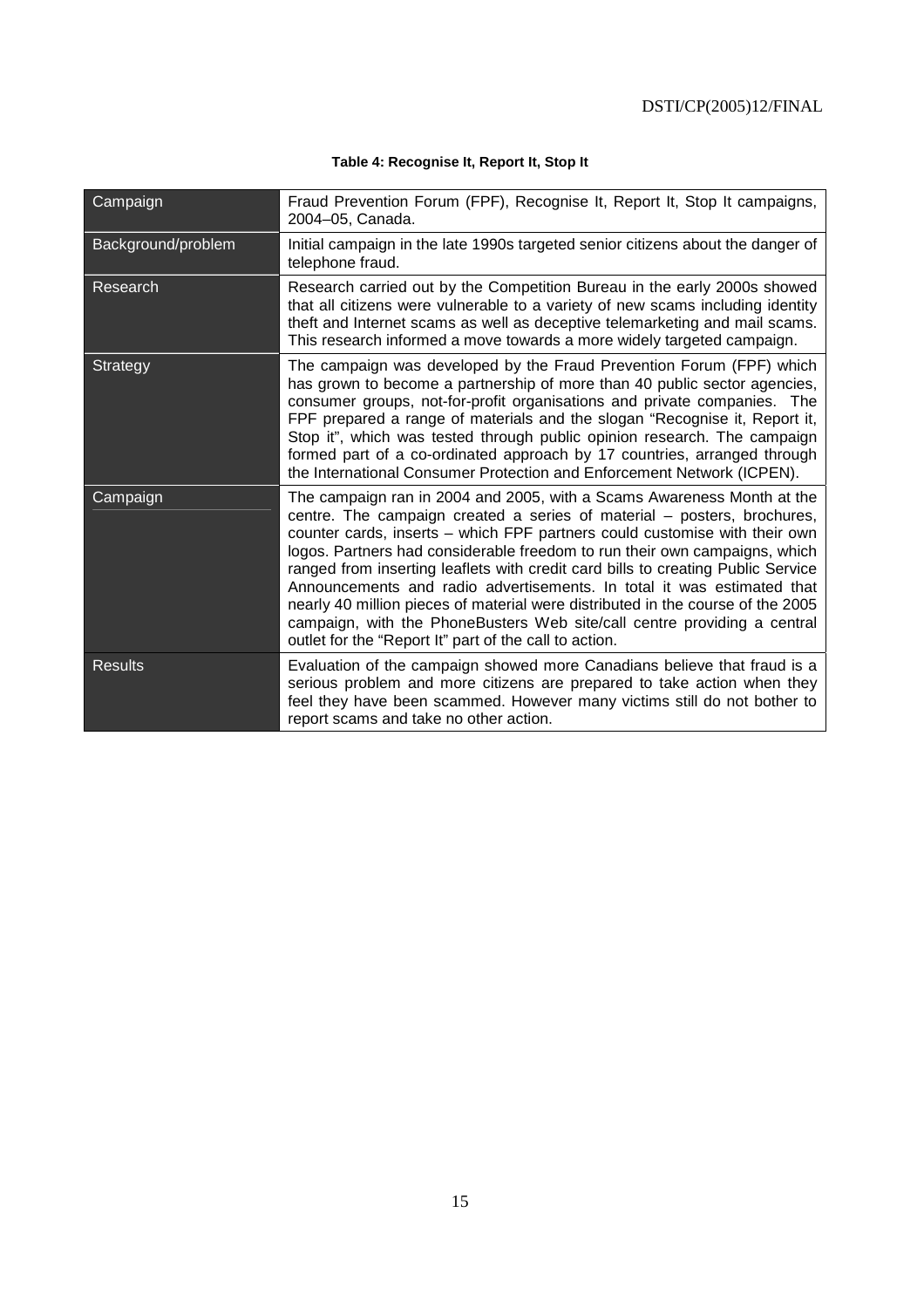#### **Table 5: Little Black Book of Scams**

| Campaign           | Little Black Book of Scams (LBBS), Australia.                                                                                                                                                                                                                                                                                                                                                                                                                                                                                                                                          |
|--------------------|----------------------------------------------------------------------------------------------------------------------------------------------------------------------------------------------------------------------------------------------------------------------------------------------------------------------------------------------------------------------------------------------------------------------------------------------------------------------------------------------------------------------------------------------------------------------------------------|
| Background/problem | The LBBS campaign aims to build the capacity of Australians to better identify and<br>combat consumer scams, both in their current guises and in future manifestations.<br>The LBBS is based on an initial concept from the New South Wales Department of<br>Fair Trading and was produced by a joint Commonwealth, state and territory working<br>group for the Ministerial Council on Consumer Affairs. The Commonwealth took over<br>management of the publication in 2002 and developed a promotional campaign that<br>includes advertising and a Web site (www.scamwatch.gov.au). |
| Strategy           | The LBBS takes a deliberately generic and preventative approach to scams. It<br>recognises that by the time scams have been identified and prosecuted by the<br>regulatory authorities it is often too late, as consumers have suffered detriment and<br>may not be able to recover money lost.                                                                                                                                                                                                                                                                                        |
|                    | The LBBS aims to inform consumers about the key elements behind any scam - the<br>methods employed by scammers and the proven tactics that can be used to avoid<br>them. The book also looks at the psychological 'buttons' scammers use to motivate<br>various consumer responses.                                                                                                                                                                                                                                                                                                    |
| Campaign           | The campaign has focused on distributing the LBBS through intermediaries and<br>creating a media campaign around it. It is also supported by the interactive<br>Scamwatch Web site. The campaign has a strong skills focus, helping consumers<br>understand, recognise and resist scams.                                                                                                                                                                                                                                                                                               |
|                    | It was also recognised that the campaign's information resources needed to engage<br>consumers, and so they were designed to be entertaining and to parody scam<br>solicitations in the market. A series of scam Web ads was developed, with solicitations<br>of instant wealth and miracle cures. When a user clicked on the banner, they were<br>taken to a page on the Scamwatch Web site which showed them how the offer was<br>patently 'too good to be true' and warned of similar scams.                                                                                        |
|                    | The Scamwatch Web site also featured a scam simulator, which allowed consumers<br>to test their ability to navigate through a 'boiler room' telemarketing pitch.                                                                                                                                                                                                                                                                                                                                                                                                                       |
| Results            | Over 450 000 copies of the LBBS have been distributed by the Commonwealth since<br>it was first published in 1998. Further rebranded copies have also been distributed by<br>state and territory governments.                                                                                                                                                                                                                                                                                                                                                                          |
|                    | The Scamwatch Web site receives an average of 5 450 hits per month.                                                                                                                                                                                                                                                                                                                                                                                                                                                                                                                    |
|                    | Content from Scamwatch and the LBBS has been reproduced in a number of media<br>stories and fact sheets. The site is also supported and linked to several public, private<br>and community sector organisations.                                                                                                                                                                                                                                                                                                                                                                       |
|                    | In evaluating the effects of the campaign on consumer behaviour, it was recognised<br>that while awareness and information provision could be assessed, it was difficult to<br>quantify 'change behaviour' accurately.                                                                                                                                                                                                                                                                                                                                                                 |
|                    | This, in part, led to the development of the Consumer Behaviour Model, which seeks<br>to provide a framework for measuring the elements that lead to good and bad<br>decision-making in the market. This model is yet to be fully tested, but is expected to<br>be progressed as part of the work of the recently established Financial Literacy<br>Foundation.                                                                                                                                                                                                                        |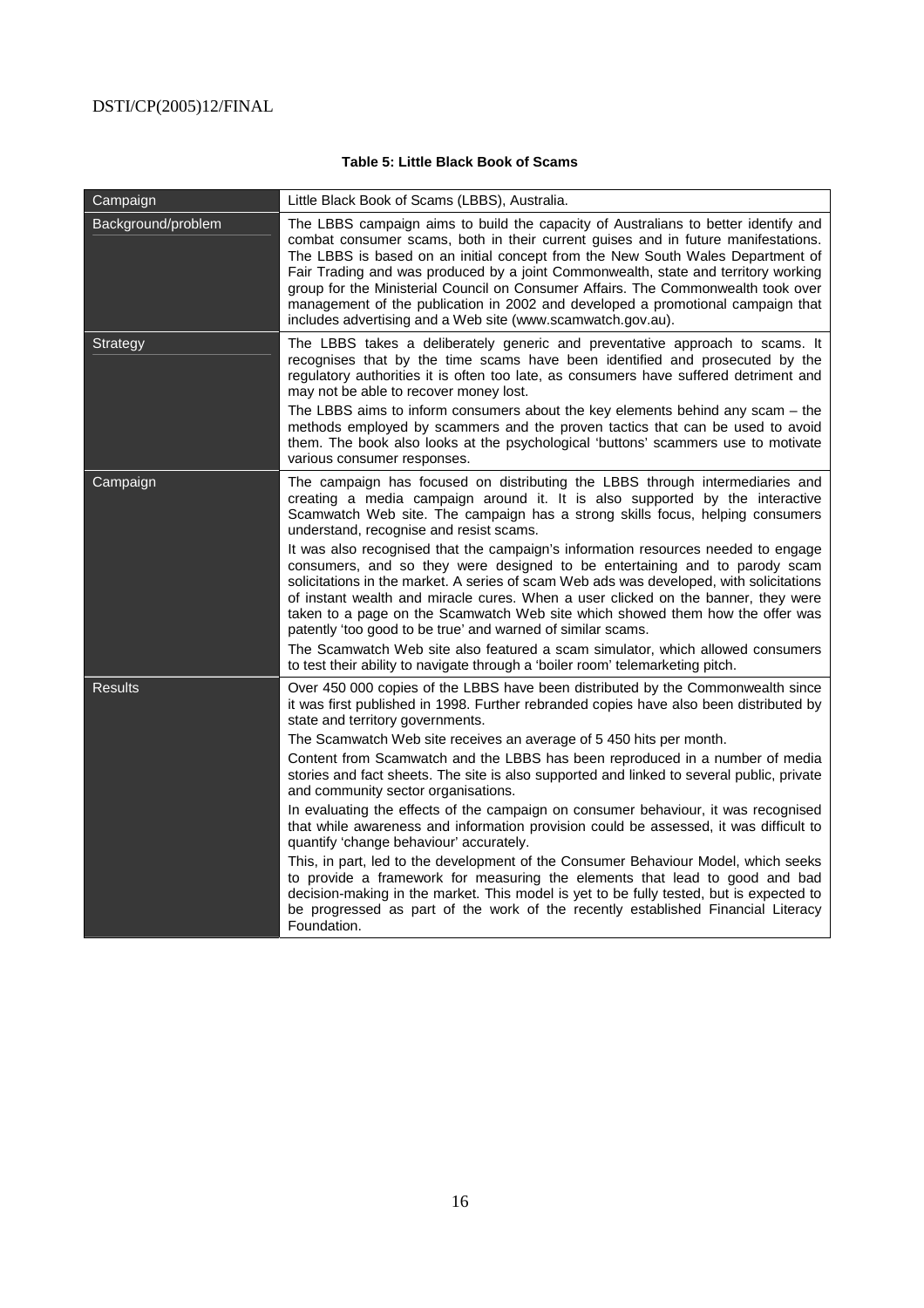|  |  | Table 6: Dialling for Dollars |
|--|--|-------------------------------|
|  |  |                               |

| Campaign           | United States Postal Inspection Service (USPIS) "Dialling for Dollars"                                                                                                                                                                                                                                                                                                                                                                                                                                                                                                                                            |
|--------------------|-------------------------------------------------------------------------------------------------------------------------------------------------------------------------------------------------------------------------------------------------------------------------------------------------------------------------------------------------------------------------------------------------------------------------------------------------------------------------------------------------------------------------------------------------------------------------------------------------------------------|
| Background/problem | The FTC reports that consumers who complained to Consumer Sentinel in<br>2004 reported losses totalling USD 545 million (EUR 450 million) in 2004.<br>USPIS has led a campaign against telemarketing fraud since October 2004,<br>working in partnership with the FTC.                                                                                                                                                                                                                                                                                                                                            |
| Strategy           | The overall strategy was to approach the campaign as if it was marketing a<br>product. The intention was to educate and increase awareness of<br>telemarketing fraud amongst US consumers, especially senior citizens. The<br>campaign was targeted geographically at those areas receiving the greatest<br>number of scam complaints. The key messages were around encouraging<br>people to take time to consider telephone offers, and not to be pressured into<br>making a decision. The campaign also included a clear call to action, with<br>both a Web site and a freephone hotline (operated by the FTC). |
| Campaign           | The campaign used a combination of channels including video news<br>releases, press advertising and events. In addition, partners and<br>intermediaries were engaged through the creation of a DVD. The campaign<br>was underpinned by a major media campaign at national and local level.                                                                                                                                                                                                                                                                                                                        |
| <b>Results</b>     | Research showed understanding of telemarketing fraud increased in the<br>course of the campaign, with high recall of key campaign messages, e.g. the<br>cost of telemarketing fraud.                                                                                                                                                                                                                                                                                                                                                                                                                              |

#### **4.2 Evidence of success**

There has been little formal tracking done of the impact of anti-scam campaigns.

In Canada, the Competition Bureau carried out research into awareness of telephone fraud in both 2003 and 2005.15 In 2005, 83% of all respondents agreed that telephone fraud was a serious problem in the country (up from 75% in 2003); 28% had been a victim of telemarketing fraud (up from 16% in 2003).

A total of 80% of respondents recalled some general information about marketing fraud (or identity theft, which was also covered by the survey) – and a total of 70% recalled a specific message from the Recognise it, Report it, Stop it campaign. Public education was cited as the most effective way to combat marketing fraud, with 51% of respondents suggesting this approach.

Among the conclusions of the research was the comment that 'tendency to inertia [in not reporting or complaining about scams] remained a formidable hurdle'. The research showed that 44% of victims had not taken any action as a result of being scammed, although this proportion had declined since 2003.

In the United Kingdom, the OFT runs an annual tracking survey that includes a series of questions around the awareness of itself, its campaigns and consumer rights in general.

 $\overline{a}$ 

<sup>15.</sup> Canadian Competition Bureau, *Fraud Awareness Studies*, 2003 & 2005.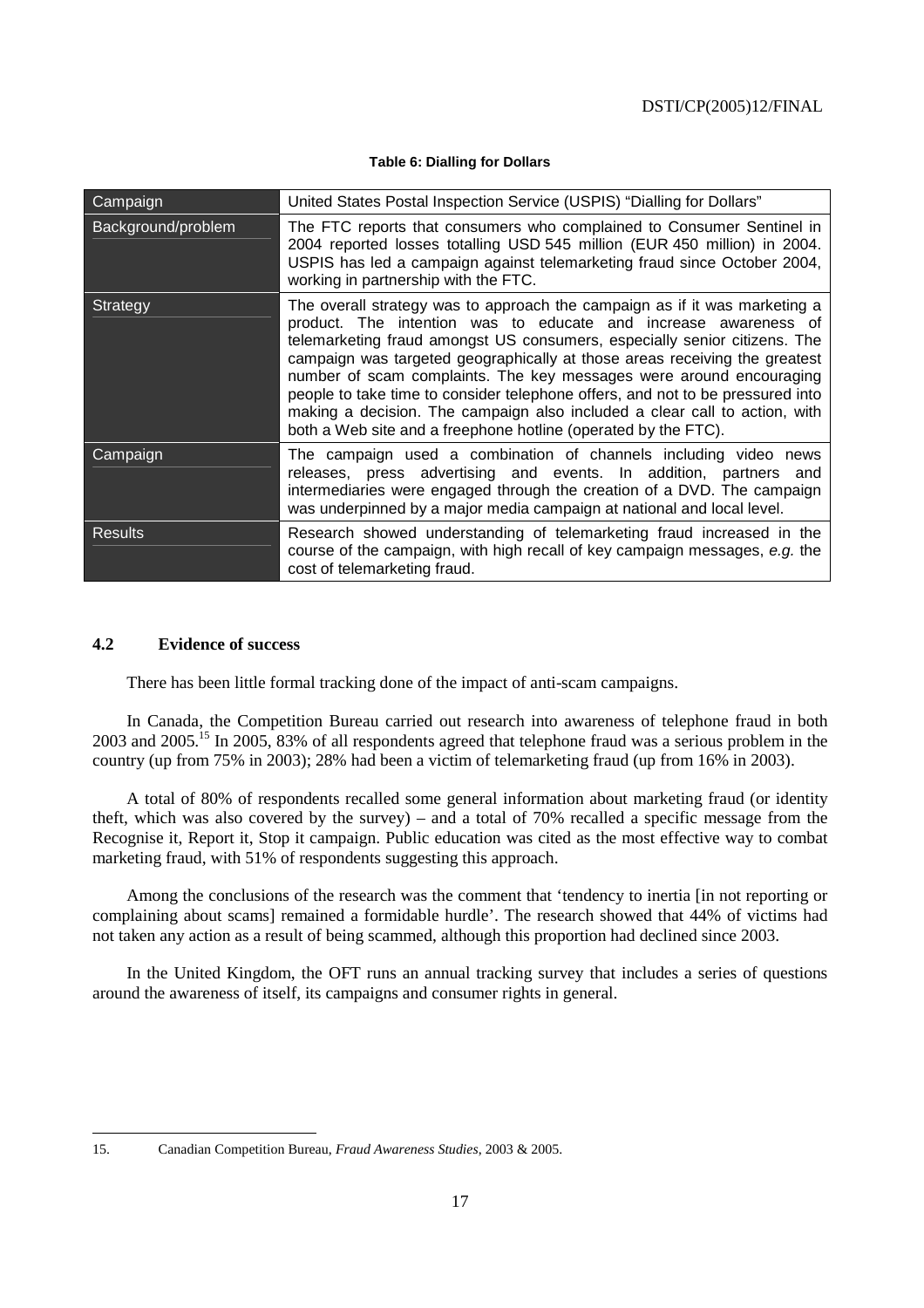|                                                | 2002  | 2003 | 2004 | 2005          |                   |
|------------------------------------------------|-------|------|------|---------------|-------------------|
|                                                | %     | %    | %    | $\frac{1}{2}$ | % point<br>change |
| Consumers are protected<br>very/fairly well    | 75    | 69   | 75   | 73            | $-2$              |
| I am very/fairly confident I know my<br>rights | $52*$ | 57   | 58   | 59            | $+7$              |

#### **Figure 7: OFT tracking survey, 2002–04**

\* above halfway on a scale of 1–10

Source: UK OFT/COI/Synovate, 2002–04. Base: 1 000–2 000 people.

While awareness of the OFT itself is at 76% (not tabulated), recall of individual campaigns can vary widely, from 38% (for Canadian lottery coverage) to 11% (for the campaign 'In debt, help yourself out'). The 'Canadian lottery' recall figure is particularly high; by contrast, the 2003 campaigns 'It's your call' and 'Misleading advertising' registered recall of just 5% and 12% respectively. Furthermore, 2005 research showed that only 22% of consumers recalled material specifically from the OFT, though on prompting 23% recalled OFT warnings about 'avoiding scams'.

For its 2005 survey, the OFT also asked some benchmark questions about scams. These showed that 76% of consumers felt very or fairly confident that they knew enough to avoid being taken in by scams, although only 66% claimed to be confident when actually dealing with scams. However, only 34% felt there was a lot of information to help avoid scams. These specific questions will be useful for tracking consumer confidence, although, as this is an annual survey, they are probably not sensitive enough to judge the impact of individual campaigns.

The evidence presented here is mixed – on the one hand, surveys tell us that the number of people who feel knowledgeable about their rights is increasing. On the other, there is no increase in the (albeit high) belief that consumers are well protected.

#### **4.3 Existing good practice**

With few exceptions, there is a lack of robust, formal evaluation for most anti-scam campaigns. This is probably due more to the limited budgets available to such campaigns than to a lack of will or interest.<sup>16</sup>

However, the case studies cited here demonstrate that there is a range of good practice already in place in different countries.

#### *4.3.1 Creating effective partnerships*

 $\overline{a}$ 

Steps are being taken in some countries to ensure anti-scam campaigning is joined up between the various private and public sector agencies.

<sup>16.</sup> However, it can also be argued that a better evidence base of successful campaigning would help make the case for improved funding.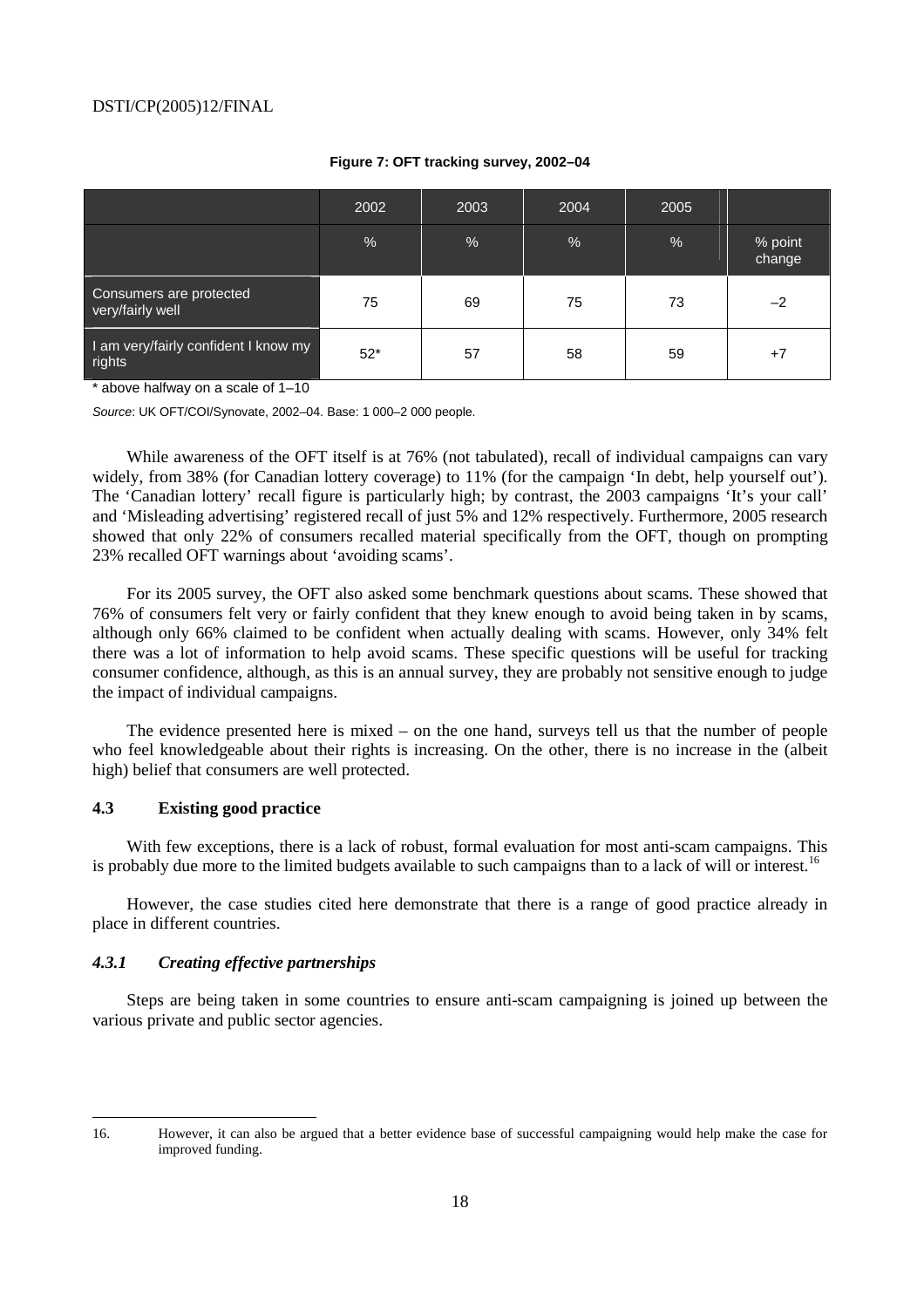The Australian Consumer and Financial Literacy Taskforce, for example, has identified a total of 711 initiatives in this area (Table 8). They make the argument for a central co-ordinating group, joining up messages across various campaigns.

| Provider                   | <b>Initiatives</b> |
|----------------------------|--------------------|
| Commonwealth government    | 152                |
| State/territory government | 86                 |
| Private sector             | 161                |
| Community sector           | 51                 |
| <b>Education sector</b>    | 18                 |
| Independent (e.g. media)   | 243                |
| Total                      | 711                |

**Table 8: Australian consumer information initiatives, 2003** 

Source: Australian Consumer and Financial Literacy Taskforce, Australian Consumers and Money.

This is an approach already in place in Canada, where the Fraud Prevention Forum (FPF) comprises more than 40 public and private sector organisations. It has the benefit of overcoming differences in responsibility at different levels of government – for example, consumer protection in Canada is a provincial-level responsibility and many municipal police forces have joined the partnership.

The FPF has led the way in engaging private sector partners to campaign against fraud. Their view is that the private sector brings both resources and a different relationship with their consumers to a campaign. The Competition Bureau has been particularly effective in engaging the private sector in supporting their campaigning. The Bureau regards this kind of partnership as advantageous to both law enforcement agencies and the private sector:

*Raising public awareness is expensive. By partnering with private sector companies, who already reach consumers in a variety of ways, the cost is shared and the chance of actually reaching citizens is much greater. It is in the best interests of both law enforcement agencies and the private sector to ensure consumer confidence in the marketplace.17* 

In addition to the financial benefits of working with the private sector, there is also the advantage of increased credibility in the eyes of certain audiences (*e.g.* when communicating with young people). The Competition Bureau cites the lack of bureaucratic structure and the flexibility they offer their partners as additional advantages in their approach to engaging partners.

However, the strategy is not without challenges: where a project is led by an enforcement agency (in this case the Competition Bureau), the agency is vulnerable to criticism that it is too close to the businesses it regulates. To separate enforcement from awareness the Competition Bureau has designated different Branches responsible for the different activities, so no individuals are compromised by this approach. The Bureau has not received any criticism for its lead in this venture.

 $\overline{a}$ 

<sup>17.</sup> Interview with Sally Southey, Assistant Commissioner, Communications Branch, Canadian Competition Bureau, 16 June 2005.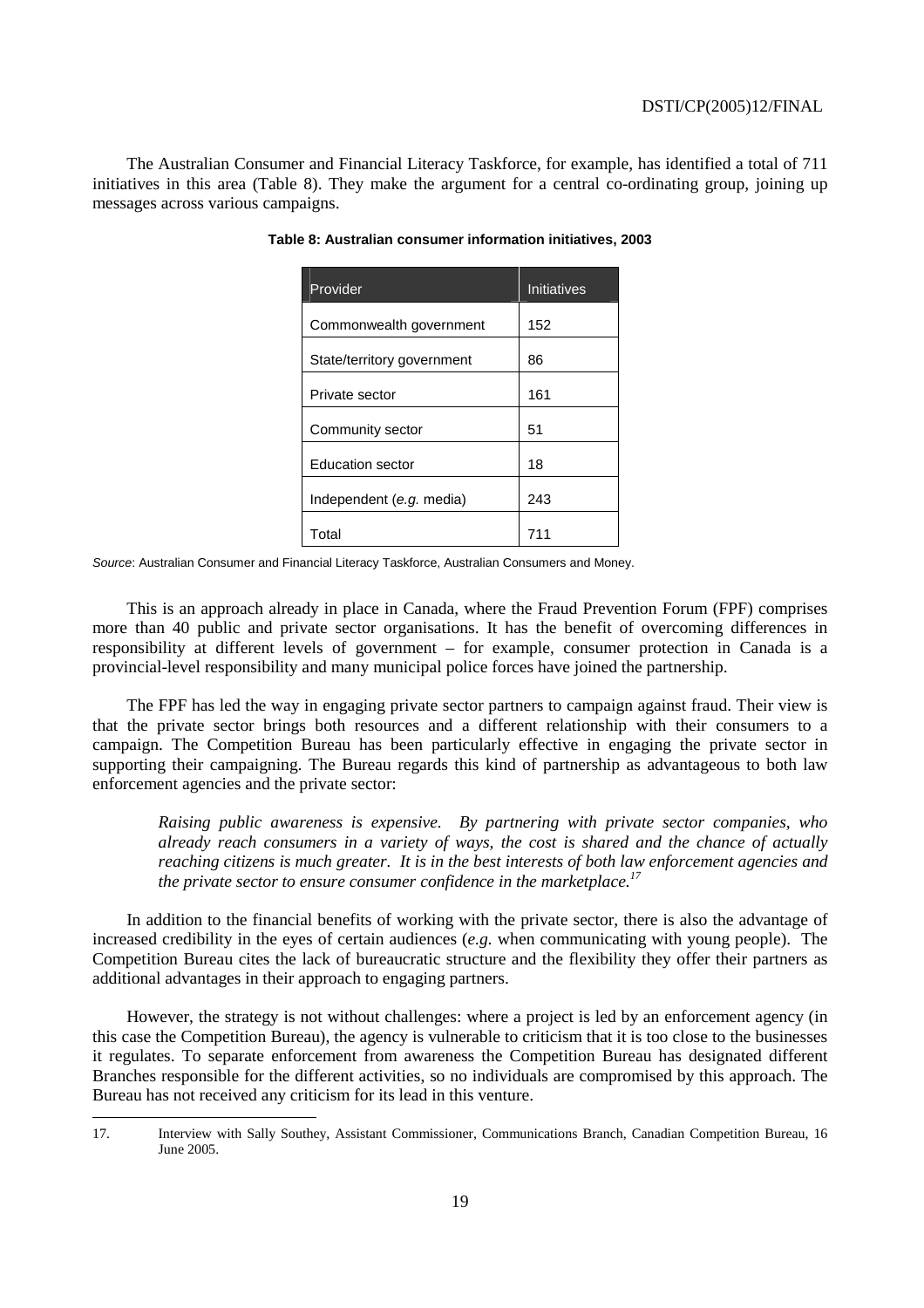#### *4.3.2 Engage the media*

All campaigns try to engage the media in disseminating their messages. Timing is critical here: avoiding news clashes (where possible) ensures better, more detailed coverage. It is important to provide the media with the right type of stories. One senior Canadian official suggests:

*The media like conflict and hard news. The more you can link awareness and enforcement, and the more you can use statistics, the better.18*

Engaging the media involves more than just creating media releases – training spokespeople, making victims available and providing background information were all given as examples of effective techniques in our interviews.

#### *4.3.3 International co-operation*

 $\overline{a}$ 

A total of 17 countries – including the examples of the United Kingdom and Canada cited here – participated in the ICPEN co-ordinated campaign in early 2005. Some campaigns, such as the United Kingdom's, were positioned deliberately to emphasise this co-ordinated approach.

#### **4.4 Problems with anti-scam campaigns**

The lack of data about the impact of anti-scam campaigns makes it difficult to be conclusive about the value of the campaigns that have been run to date. However, our discussions have revealed a general uneasiness about the effectiveness of information-led 'warning' campaigns reacting to currently prevalent scams. Certainly there is no evidence to suggest that scams are becoming less prevalent, or that consumers have become too well informed to be scammed. (Indeed, in the Canadian survey of 2005, 76% of consumers said they believed marketing fraud was increasing.)

While there will be an ongoing need for information campaigns and targeted warnings, there is generally a recognition of the limitations of this approach, in that it is:

• **Specific**. It may (or may not) deal effectively with a specific scam, but the constant creation of new scams means consumers continue to be vulnerable. It also means the consumer is vulnerable to new scams that are created before the official bodies become aware of them. Some information campaigns are also counter-productive. As one senior representative of the Australian Competition and Consumer Commission concludes:

*If regulators aren't countering scams pitches with equally strong pitches of their own, we might fail or even underpin the validity of the scam by publicising its name.*<sup>19</sup>

**Reactive**. It is fundamentally reacting to a situation that has already occurred. It is the view of the Australian Financial Literacy Foundation that anti-scam campaigns need to move beyond purely information campaigns in order to minimise harm to consumers:

*It is generally regarded that by the time a scam has been identified and prosecuted, it is too late. People have lost their money and are unlikely to fully recover it through the scammer.*<sup>20</sup>

<sup>18.</sup> Interview with Sally Southey, Assistant Commissioner, Communications Branch, Canadian Competition Bureau, 16 June 2005.

<sup>19.</sup> Interview with Louise Sylvan, Deputy Director, Australian Competition and Consumer Commission, 28 June 2005.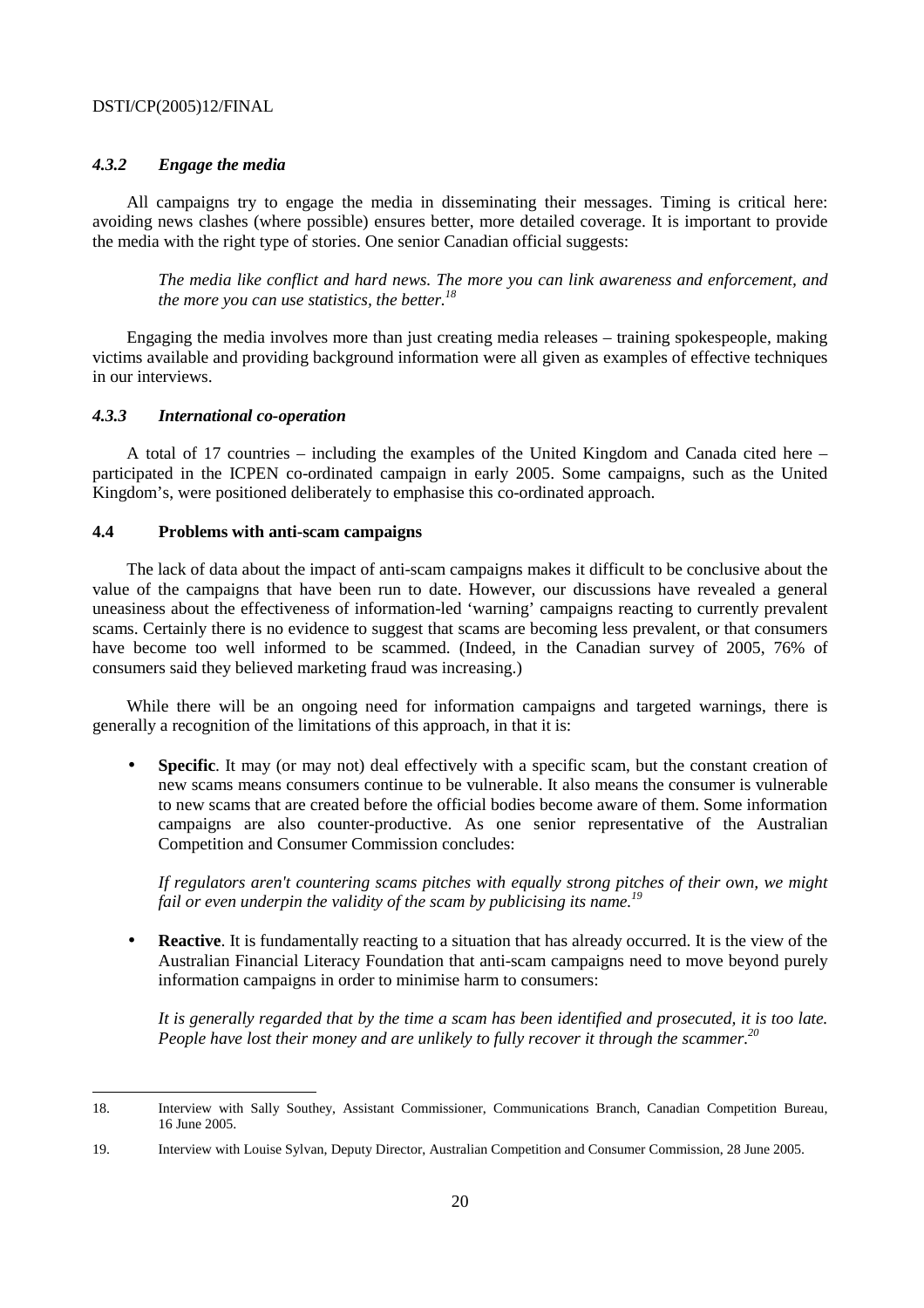• **Short-term**. Creating awareness may warn people to avoid a scam at the time, but unless communication is constant, awareness fades rapidly. It is difficult to keep specific awareness high over a period of time. As one UK OFT official advises:

*It's time to move on from the big bang approach. We need to help people to gain the skills they need and get good value for our spend. Focusing on careful targeting, extending campaigns over longer periods and using smart, innovative delivery channels are key ways to achieve our aims when we don't have the resources for TV advertising.*<sup>21</sup>

• **Information-based**. Campaigns that focus on putting out information may fail to connect with consumers. According to a senior representative of Consumers International (an international organisation linking consumer groups and agencies in 115 countries):

*People often confuse information with communication, but they are actually very different. As*  Sidney J Harris puts it, 'Information is giving out, communication is getting through'.<sup>22</sup>

#### **4.5 Towards a new campaign model**

The limitations of reactive campaigning suggest that best practice in the area of anti-scam campaigns would involve adopting a new model of communication about scams. There seemed to be general agreement among those interviewed that a more strategic, long-term, skills-based approach to tackling scams is required.

Australia's Consumer and Financial Literacy Taskforce has concluded:

*It is therefore necessary for consumers to understand the factors that are common in all scams and to be wary of the emotions that scams prey on, such as our desire to increase our wealth or to improve our lifestyle.*<sup>23</sup>

From its perspective of representing consumer agencies and groups, Consumers International is also supportive of this approach:

*The way to do it [tackle scams] is to build a comprehensive strategy running from top to grassroots and back, the objective of which is behavioural change, which you create by awareness-raising, skills-building and training.*<sup>24</sup>

These campaigns – which may be called 'educating' campaigns to differentiate them from information-led 'warning' campaigns – differ in a number of ways (see Figure 3).

 <sup>20.</sup> Interview with the Financial Literacy Foundation, Australian Department of Treasury, 22 February 2005.

<sup>21.</sup> Interview with Sue Cook, Head of Marketing, UK OFT, 21 January 2005.

<sup>22.</sup> Interview with Anna Fielder, Director of the Office for Developed and Transitional Economies, Consumers International, 26 May 2005.

<sup>23.</sup> Australian Consumer and Financial Literacy Taskforce, *Australian Consumers and Money*, June 2004.

<sup>24.</sup> Interview with Anna Fielder, Director of the Office for Developed and Transitional Economies, Consumers International, 26 May 2005.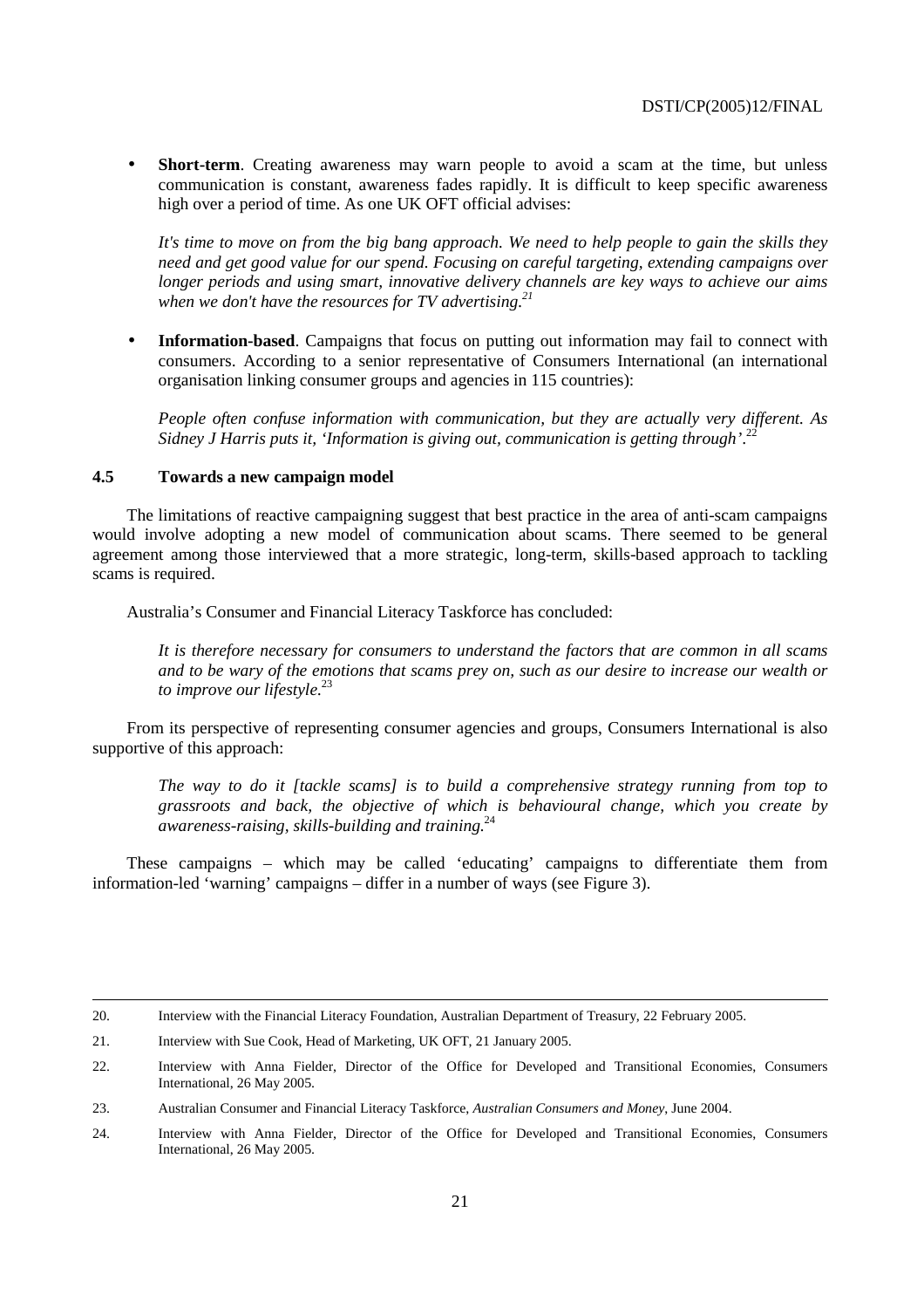

#### **Figure 3: Moving beyond warning campaigns**

Source: COI, based on interviews.

The key features of more strategic, skills-led campaigns are that they should be:

- **Generic**. Official bodies do not need to be aware of specific scams if consumers are equipped with the skills to recognise and resist a potential scam. The LBBS – a good example of a current 'educating' campaign – argues that the first reaction of a consumer should be to say 'no', because they can always return to a legitimate transaction at a later stage.
- **Proactive**. Rather than having the scams agenda dictated by the scammers' activities, an educating campaign seeks to build skills on an ongoing basis.
- **Long-term**. Educating campaigns do not rely on bursts of above-the-line (television, radio, press etc) advertising and media activity to generate awareness, but instead use more sophisticated, often interactive tools such as Web sites and partnership marketing (working with third parties to extend reach or get closer to an audience) to communicate over a longer period. The Australian Scamwatch Web site, for example, challenges visitors to respond to a scam situation and then provides advice on how to amend their behaviour.
- **Skills-based**. Rather than looking for a name or methodology, consumers apply a series of techniques to all financial transactions. One expert in the field argues that consumers should be able to recognise services that constrain their choices:

*All financial transactions should be treated as a negotiation. We need to empower consumers and challenge their passivity.25*

 $\overline{a}$ 25. Interview with Dr. Peter Lunt, Senior Lecturer in Psychology, University College London, United Kingdom, 25 May 2005.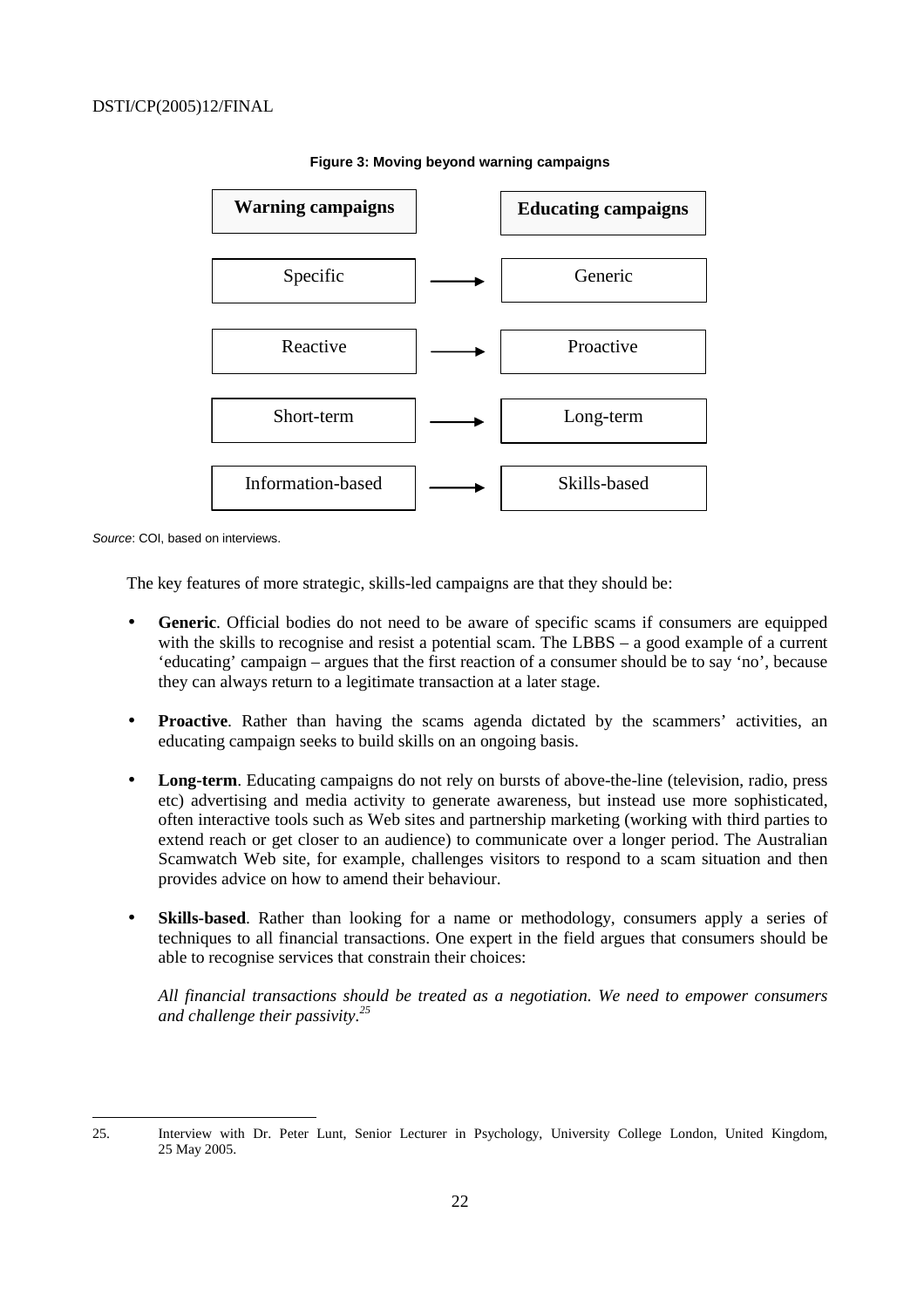#### **4.6 The Australian consumer behaviour model**

The Australian Consumer and Financial Literacy Taskforce's discussion paper *Australian Consumers and Money* makes the argument that influencing consumer behaviour is not as simple as providing quality information:

*An improvement in consumer and financial literacy does not always translate into a positive change in behaviour. It is often assumed that issues of consumer detriment are caused by consumers not having the correct information or the appropriate skills to make sound decisions. Although this is often the case, the empirical evidence also points to a more complicated situation, where consumers' decision-making is shaped by more than just access to the knowledge available in the marketplace.* 

The report goes on to suggest that consumers have only limited rationality when dealing with financial transactions. In addition, their decision-making processes might be affected by:

- Their social or cultural background.
- Their economic circumstances.
- Their stage of life.
- The regulatory environment in which they are living.
- Their skill levels.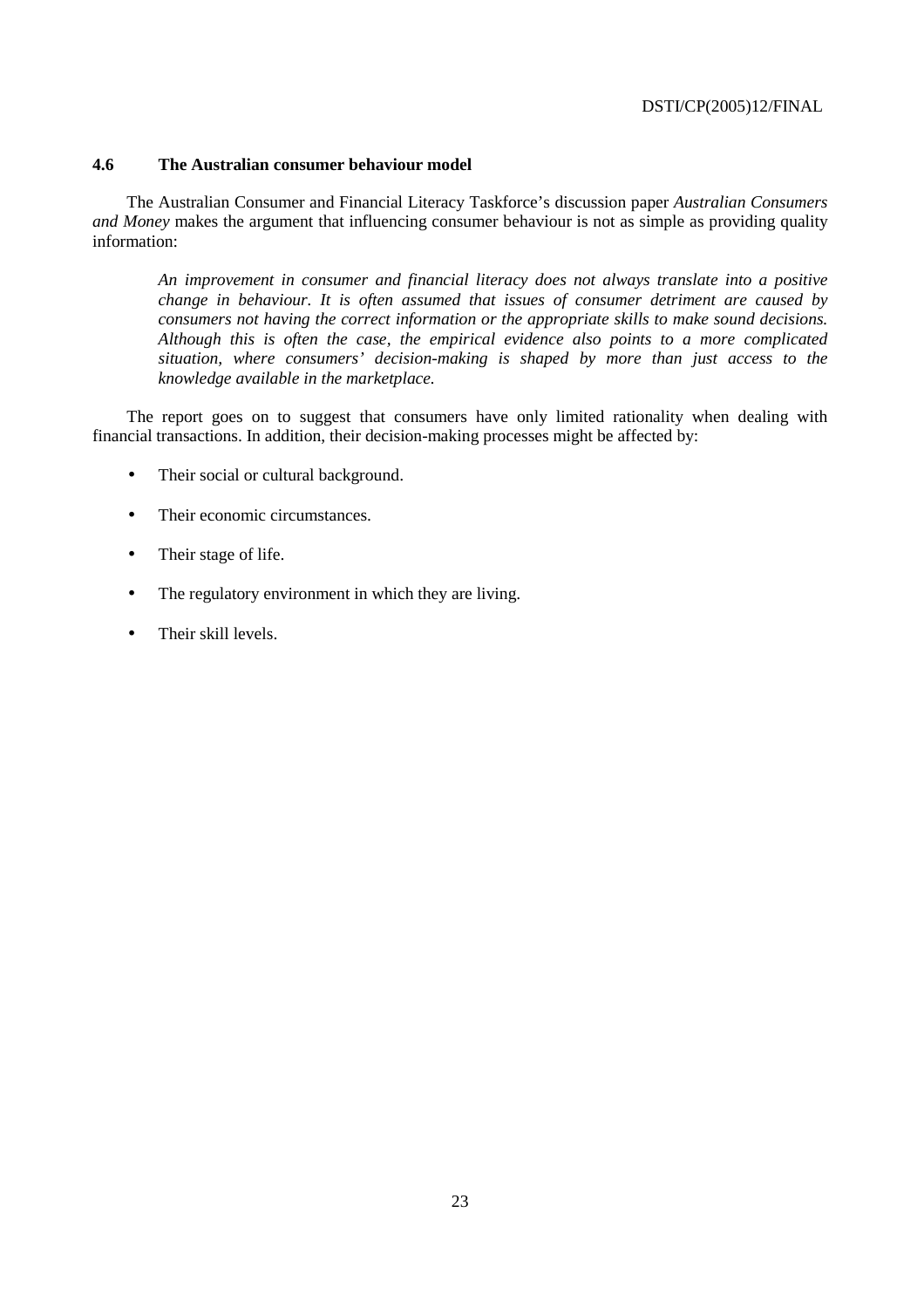

#### **Figure 4: Australian consumer behaviour model**

The purpose of the consumer behaviour model outlined here – and the authors make clear that they wish this to lead to further discussion and empirical testing – is to understand how a variety of factors can combine to affect human behaviour. When fully developed, the model should function as a tool that sets communications priorities and determines the effectiveness of campaigns. It relies on a series of data streams: research into skills levels (*e.g.* literacy and numeracy levels), complaint data, attitudinal data and relevant socio-economic data.

If this consumer behaviour model is an accurate reflection of reality, it provides a further argument as to why simple warnings or information approaches to anti-scam campaigning may not be effective. It shows 'government marketing activity' as a single input into a complicated environment. Pumping out information to financially illiterate or vulnerable consumers is not necessarily going to lead to rational decisions. Instead, it adds to the case for longer-term, skills-building campaigns.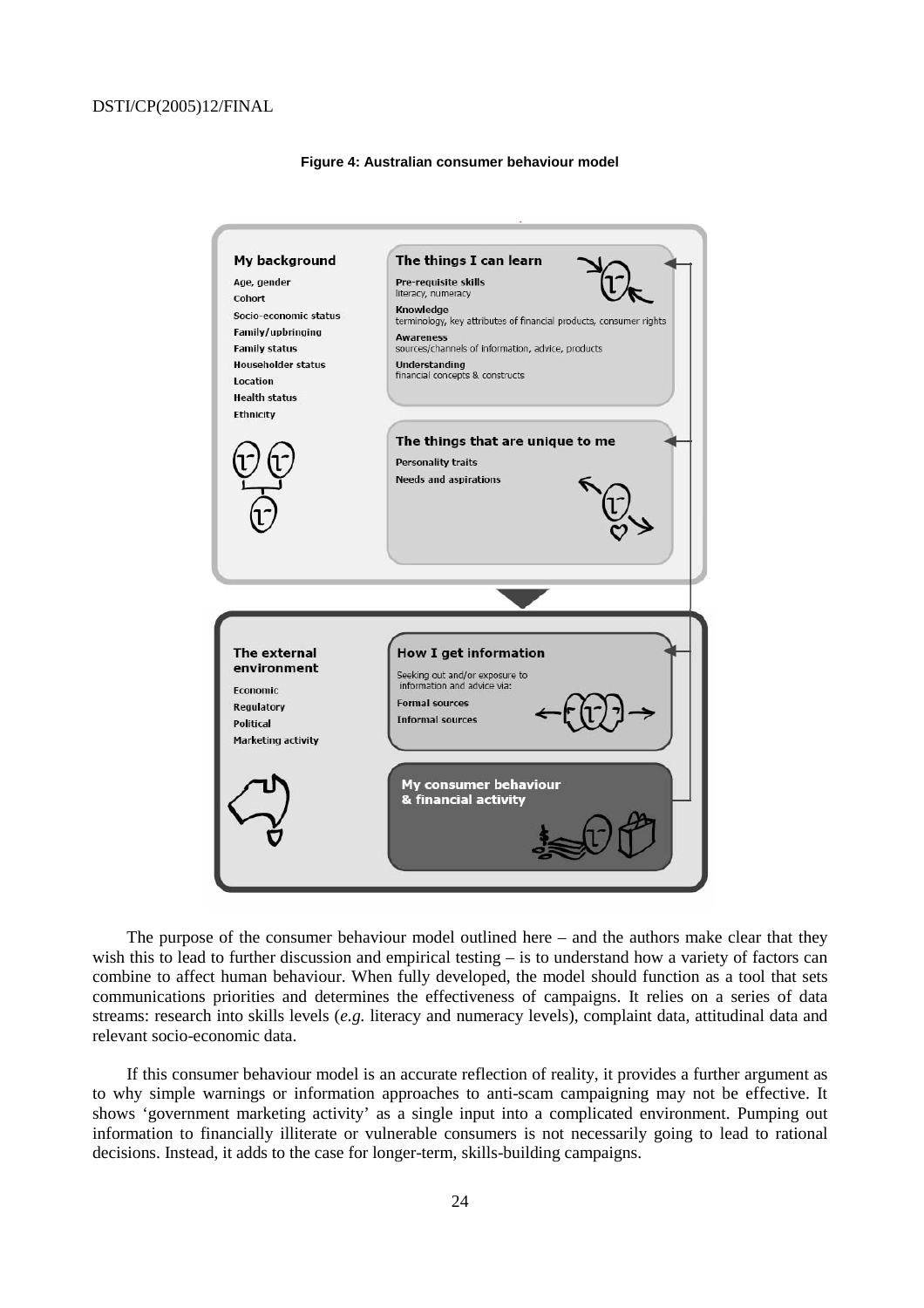# **5. LEARNING FROM OTHER SOCIAL MARKETING CAMPAIGNS**

#### **5.1 Learning from social marketing campaigns**

In moving towards best practice in communications about scams – and in the absence of a strong evidence base from existing campaigns – there is some value in looking at successful social marketing campaigns in other areas. Identifying common features has the potential to inform good practice in antiscam communications.

| Background     | The Danish government was keen to promote energy efficiency by<br>encouraging the uptake of energy-efficient 'A'-rated appliances. At the start<br>of the campaign only 10% of all appliances bought were 'A'-rated. They were<br>seen as too expensive, meaning that demand was low and few retailers<br>stocked them.                                                                                                                                                                                     |
|----------------|-------------------------------------------------------------------------------------------------------------------------------------------------------------------------------------------------------------------------------------------------------------------------------------------------------------------------------------------------------------------------------------------------------------------------------------------------------------------------------------------------------------|
| Strategy       | The campaigns were managed by the Danish Electricity Saving Trust, which<br>is publicly funded but independent of government. The supply situation was<br>tackled by a series of voluntary agreements, which provided subsidies<br>(DKK 500/EUR 67 per appliance for a six-month period) in exchange for<br>guarantees about price and quality. The consumer campaign focused on<br>bulk purchasers, providing businesses with the opportunity to sign four-year<br>co-operation agreements with the Trust. |
| Campaign       | Individual consumers were targeted indirectly through bulk purchasers, and<br>also through newspaper advertisements and Web sites.                                                                                                                                                                                                                                                                                                                                                                          |
| <b>Results</b> | By 2004, 'A'-rated appliances made up 80% of the market. The short-term<br>use of subsidies linked to certain conditions created a new industry standard,<br>increasing both supply and demand. Prices have fallen significantly. The<br>campaign has resulted in a self-perpetuating process.                                                                                                                                                                                                              |

| Table 9: Danish Electricity Saving Trust's 'A' campaigns (1999-2004) <sup>26</sup> |  |  |
|------------------------------------------------------------------------------------|--|--|
|                                                                                    |  |  |

<sup>26.</sup> 26. For more information on the Danish Electricity Saving Trust, see: www.sparel.dk/article.asp?MenuID=218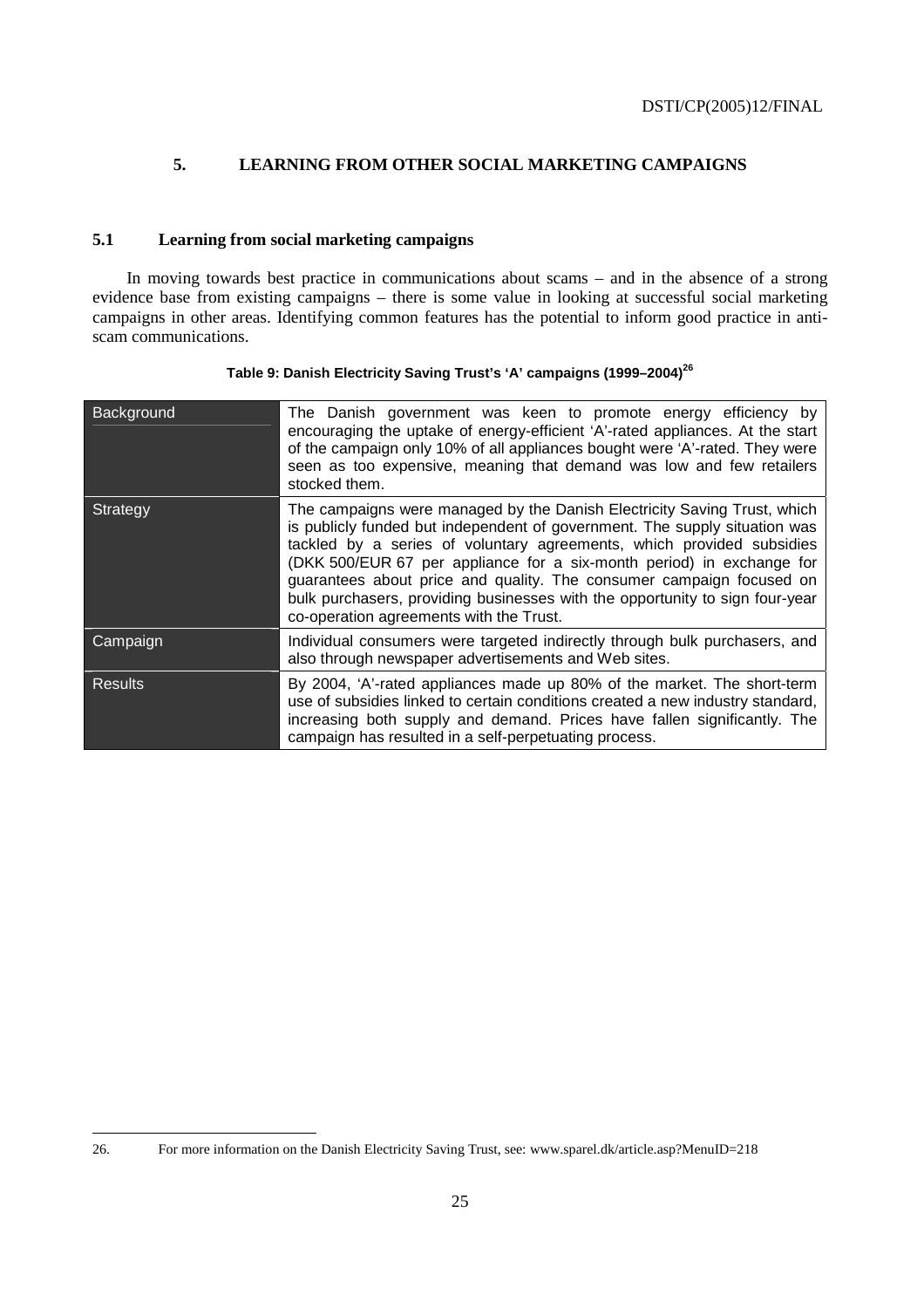#### **Table 10: UK Department of the Environment, Transport and the Regions' rear seat belt campaign (1998–2000)**

| Background     | Six years after it became compulsory to wear a seat belt in the rear of cars in<br>the United Kingdom, only 43% of the population was complying with this law.                                                                                                                                                                                                     |
|----------------|--------------------------------------------------------------------------------------------------------------------------------------------------------------------------------------------------------------------------------------------------------------------------------------------------------------------------------------------------------------------|
| Strategy       | The campaign was based on market research, which showed that 15 to 30-<br>year-olds were particularly vulnerable to accidents caused by not wearing a<br>rear seat belt and were also immune to previous campaigns and the nature of<br>accidents. The research also identified the danger to other passengers<br>resulting from failure to wear a rear seat belt. |
| Campaign       | The campaign concentrated advertising spent into a single-week blitz based<br>around a hard-hitting television commercial, relying on a 'snowball effect' of<br>PR coverage and third-party attention. This was supported with materials<br>made available to third parties, and a series of PR events.                                                            |
| <b>Results</b> | Post-campaign tracking showed significant increases in awareness and<br>changes in attitudes towards rear seat belt wearing. More importantly,<br>observational studies showed an increase in compliance, and econometric<br>analysis later calculated the value of savings in human, medical and output<br>costs as GBP 73 million.                               |

Health Canada/Santé Canada hosts a social marketing site that contains a number of case studies illustrating good practice in consumer marketing.<sup>27</sup> One example is the Type 2 diabetes campaign run in 2002–03.

| Background     | Two million Canadians live with diabetes, and surveys showed that this figure<br>was rising, particularly cases of Type 2 diabetes linked with youth obesity. It<br>was estimated that the total cost to the Canadian economy was CAD 9 billion<br>annually.                                                                                                                                                                                                    |
|----------------|-----------------------------------------------------------------------------------------------------------------------------------------------------------------------------------------------------------------------------------------------------------------------------------------------------------------------------------------------------------------------------------------------------------------------------------------------------------------|
| Strategy       | The campaign was targeted primarily at women aged 25–39 – particularly<br>mothers and from low income families – who were seen as crucial influencers<br>on young people, older people (a high-risk group) and their spouses (men, also<br>a high-risk group). The campaign focused on messages around the<br>preventability of Type 2 diabetes and the simple steps that can be taken now<br>(eating well, taking exercise) to prevent problems in the future. |
| Campaign       | The campaign $-$ under the banner 'Eat well, be active, have fun' $-$ used<br>television advertising supported by strategic partnerships with the retailer Wal-<br>Mart (which distributed leaflets and campaign material) and the Canadian<br>Diabetes Association. The campaign was launched in November 2002<br>Diabetes Awareness Month.                                                                                                                    |
| <b>Results</b> | Post-campaign tracking showed a five percentage point increase in awareness<br>of the significance of diabetes as a problem; increased awareness of the two<br>types of diabetes; and increased awareness that exercise can help prevent<br>diabetes.                                                                                                                                                                                                           |

#### **Table 11: Canadian Type 2 diabetes campaign (2002–03)**

<sup>27.</sup> More examples can be found at:

www.hc-sc.gc.ca/english/socialmarketing/social\_marketing/sm\_hc.html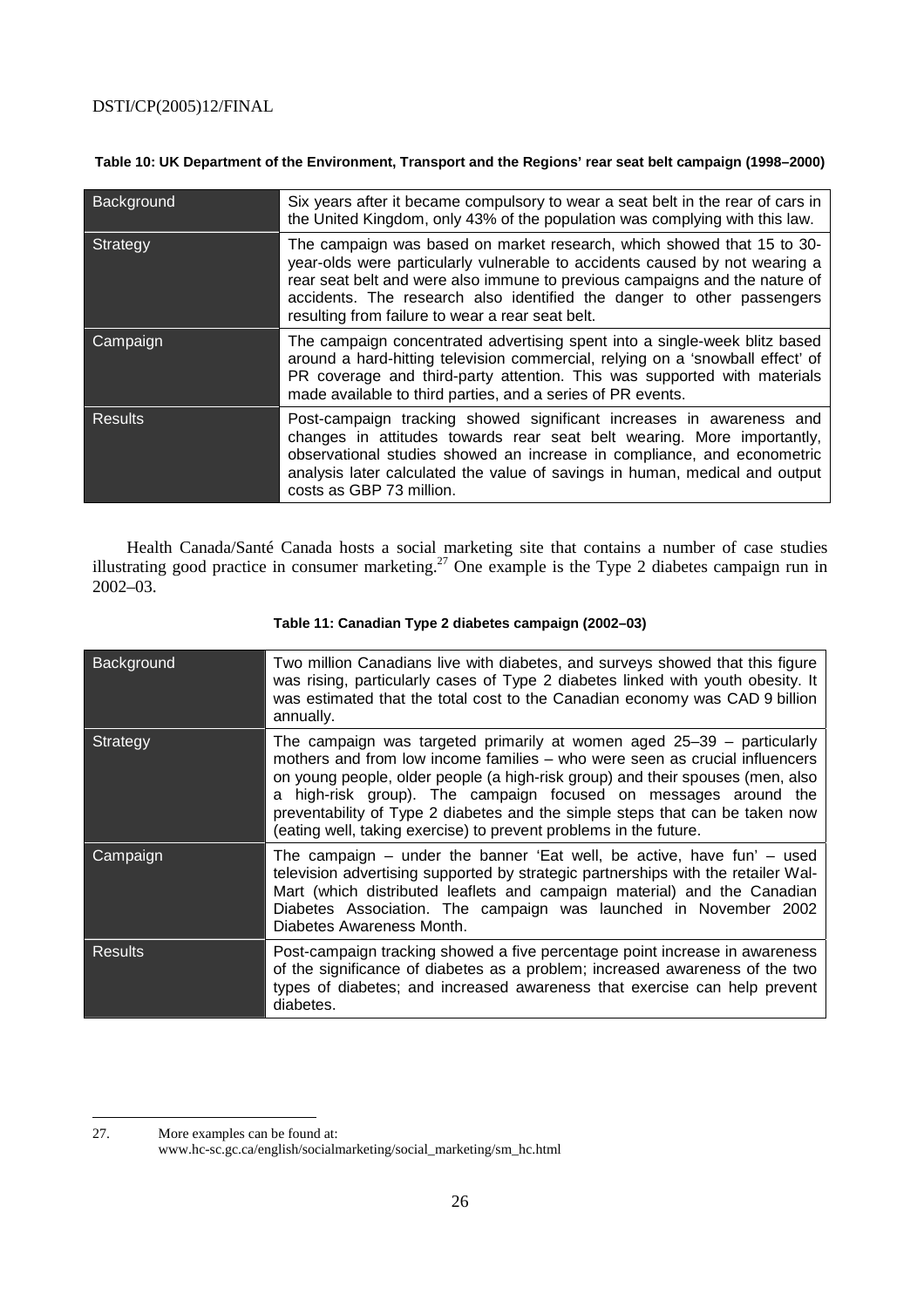#### **Table 12: Swedish Consumer Agency's/Consumer Ombudsman's modem hijacking campaign (December 2004–February 2005)**

| Background     | Thousands of consumers were receiving extremely high telephone bills as a<br>part of a modem hijacking fraud. The Consumer Ombudsman stated that<br>modem hijacking was the most serious consumer problem of modern times.                                                                                                                                                                                                                                                                                                                                                                                                                                                                               |
|----------------|----------------------------------------------------------------------------------------------------------------------------------------------------------------------------------------------------------------------------------------------------------------------------------------------------------------------------------------------------------------------------------------------------------------------------------------------------------------------------------------------------------------------------------------------------------------------------------------------------------------------------------------------------------------------------------------------------------|
| Strategy       | A consumer alert was issued by the Consumer Agency, considered to be a<br>reliable sender of information. The message was clear and strong, including<br>elements of fear, money and help ('Beware of modem hijackers - you can get<br>robbed!', 'How to protect yourself'). From its Web site the Consumer Agency<br>offered for free what may be the first program in the world to stop modem<br>hijacking, the so-called Bluff Stopper. The Bluff Stopper gives users the ability<br>to approve modem phone calls to new numbers.<br>Target audience: 2.2 million modem users, all over Sweden.<br>Principles: using the right channels, <i>i.e.</i> reaching Internet users through the<br>Internet. |
| Campaign       | The campaign alerted consumers to modem hijacking and advised on how<br>they could protect themselves against being hijacked. The Consumer Agency<br>was in charge of the campaign, on a governmental assignment. The Agency<br>worked closely with the National Post and Telecom Agency and five of the<br>largest modem operators.                                                                                                                                                                                                                                                                                                                                                                     |
| <b>Results</b> | Evidence of behavioural change: a decreased number of complaints and a<br>high number of reported downloads of the Bluff Stopper. According to the PR<br>bureau responsible for the campaign, the level of click-through was 10 times<br>higher than for commercial ads.                                                                                                                                                                                                                                                                                                                                                                                                                                 |

#### **5.2 Common features of successful campaigns**

These campaigns – while different in their scope and approach – exhibit certain common factors that have contributed to their effectiveness. They all:

- **Try to change behaviour**. Although raising awareness is often the first step in addressing a problem, these campaigns specifically seek to achieve a change in behaviour or lifestyle. They go beyond describing a problem to provide clear courses of action to address that problem.
- **Identify and communicate consumer benefits**. Successful campaigns create or identify benefits for the individual rather than for society more generally.
- **Employ an authoritative tone**. The tone comes in part from the source of the message government departments – but also reflects a considerable level of technical understanding of the problem. (The Australian Little Black Book of Scams (LBBS) campaign tries to do the same thing for scams, by addressing the psychology behind them.)
- **Tell stories**. These campaigns use case studies or narratives to engage consumers in the issues. While statistics can be used to capture the attention or illustrate the scale of a problem, successful social marketing campaigns work hard to make their messages personal.
- **Identify a clear target market**. The issues addressed in these campaigns are widely applicable, but in each case a target market has been identified. Understanding the key triggers of specific groups and focusing the messaging accordingly have been vital in the success of these campaigns.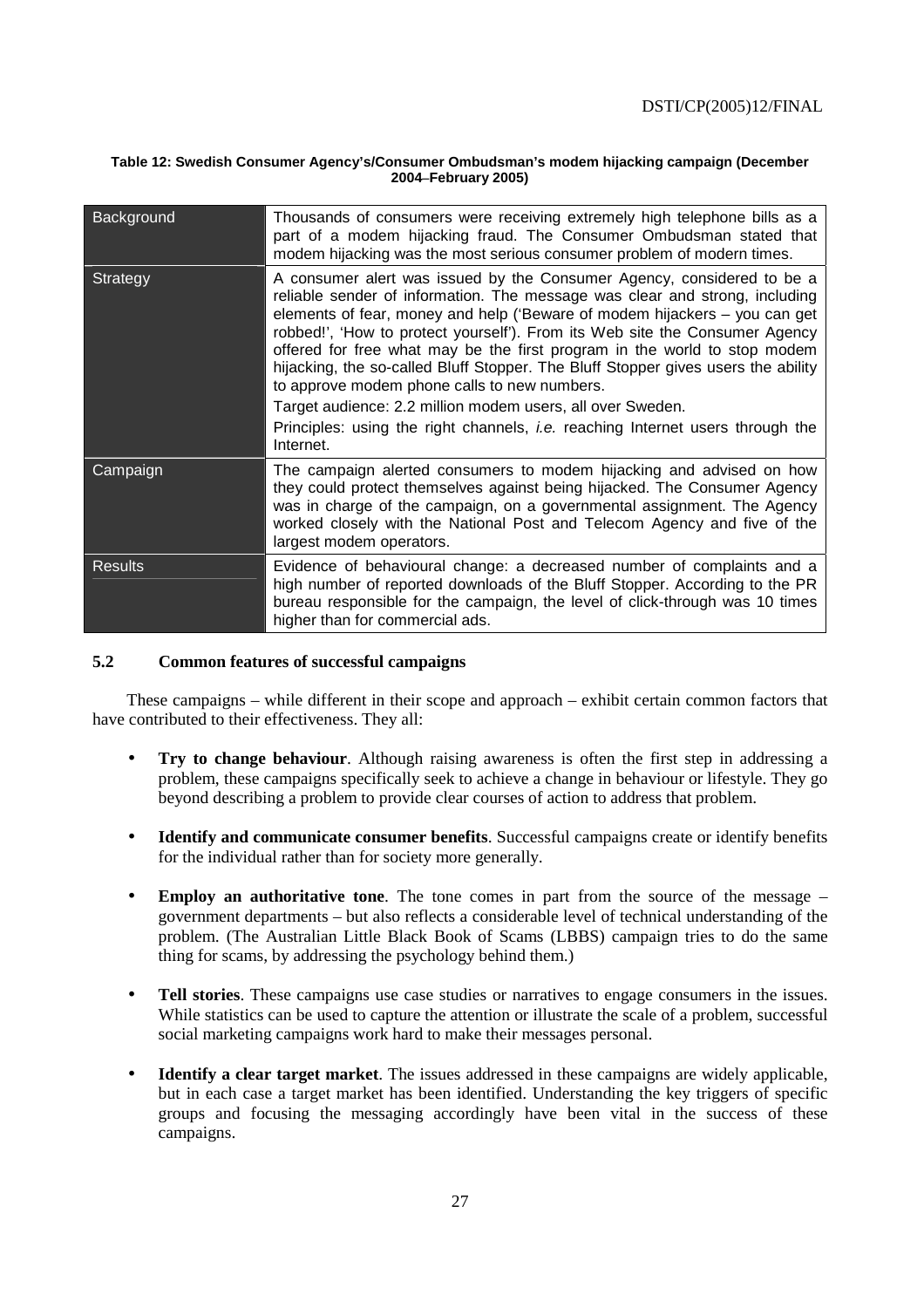• **Engage partners**. Although the major spend in these campaigns tends to focus on above-the-line advertising, in each case strategic partners have been engaged to increase the reach and extend the length of the campaign, and to provide a higher level of information.

#### **5.3 Limits to comparisons**

There is, however, a limit to the extent to which lessons can be learned from these campaigns. They are facing different problems and therefore have a different range of solutions available to them.

- They deal with threats to **physical as well as financial well-being**. This creates the potential for hard-hitting campaigns, and also might make it easier to gain support from stakeholders.
- Connected to this, there is considerable difference in the **size of budgets** available for this type of campaign. There is generally the benefit of above-the-line advertising to lead the campaign, which in itself can be used to generate media interest and partner support.
- In some cases they are dealing with a simple issue, which has **simple consequences**. It is more difficult to define, describe and provide advice on scams than it is to communicate the consequences of not wearing a car seat belt.
- It is also **easier to measure the effectiveness** of campaigns of this nature. Statistics on the incidence of diabetes or deaths in road accidents are reliable and generally gathered centrally. Our research has shown that, for scams, this is not the case.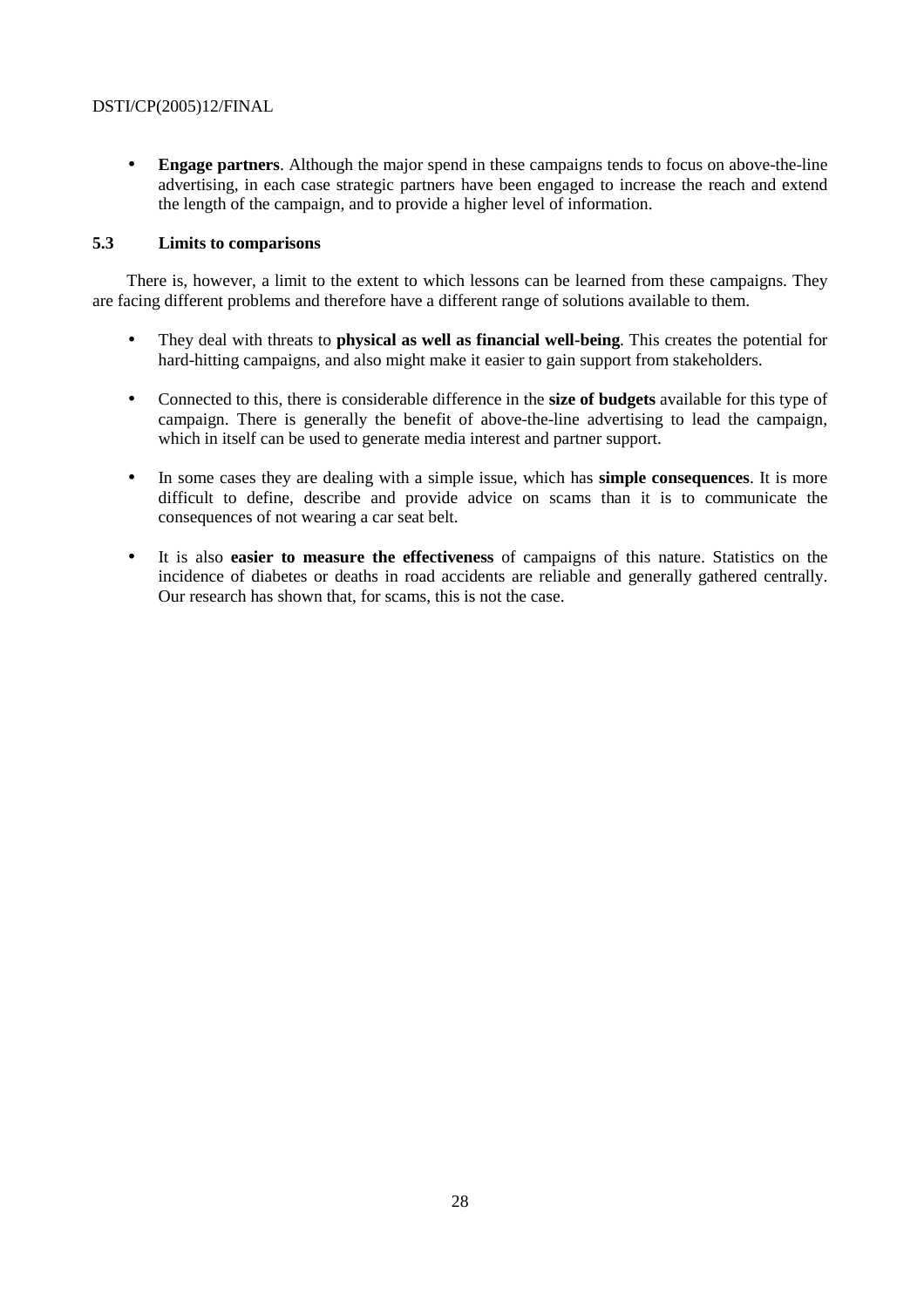# **6. CONCLUSIONS: SHARING GOOD PRACTICE**

Communicating information around how to avoid scams is not an area where there is an established best practice model. With little formal evaluation of those campaigns that have been run, it is not easy to be definitive about future campaigns. Within the framework established in section 4.5, and based on examples of good practice from around the world (section 4.1) and other examples of effective social marketing (section 5.1), the conclusions of this report are set out below.

#### **All campaigns**

In designing all information campaigns the following guidelines appear to deliver most effective results:

- **Set clear objectives**. This report has argued that there is a general need to move from specific, reactive 'warning' campaigning towards long-term, skills-based 'educating' campaigning. It recognises that there will be situations where a more reactive approach is necessary and – in practice – most campaigns will combine elements of both educating and warning. Setting objectives at the start of a campaign, including identifying which position to take on the warning– educating continuum, is vital (see Appendix 1 for a tool to help achieve this). This will help set priorities, decide resource allocation and guide evaluation (see Appendix 2 for ideas about approaching evaluation).
- **Understand the target market**. Scammers deliberately target consumers who are more susceptible to their psychological techniques (although it should not be assumed that this necessarily means elderly people). Campaigns that are targeted are more likely to create an impact – messages resonate more, spend is more focused and impact is easier to measure. Effective anti-scam campaigns, and successful social marketing more generally, identify and target certain audiences.
- **De-stigmatise victimhood**. Consumers can be dismissive of campaigns that they do not think apply directly to them. Depictions of victims as stupid, greedy or vulnerable are unlikely to match their self-image. Case studies need to reflect the target market more generally. Scammers should be consistently depicted for what they are: 'resourceful, enterprising and manipulative' (section 3.3).
- **Join up agencies**. In many advanced economies, responsibility for advising consumers about scams is split between many different levels of government and across the public, not-for-profit and (to some extent) private sectors (see the Australian estimates of consumer information initiatives in Figure 10 for an example of this). The campaign slogan 'If it looks too good to be true, it probably is', which has been adopted by a variety of anti-scam agencies in the United Kingdom, Canada, Australia and the United States, is a good example of consistent, international messaging. 28

<sup>28.</sup> Not all practitioners buy into this particular slogan, however. According to Nathaniel Wood of the US Federal Trade Commission's (FTC) Bureau of Consumer Protection: "We have some problems with the idea that 'if it looks too good to be true, it probably is'. These scams often don't look too good to be true – that's why they succeed." (Interview, 23 February 2005).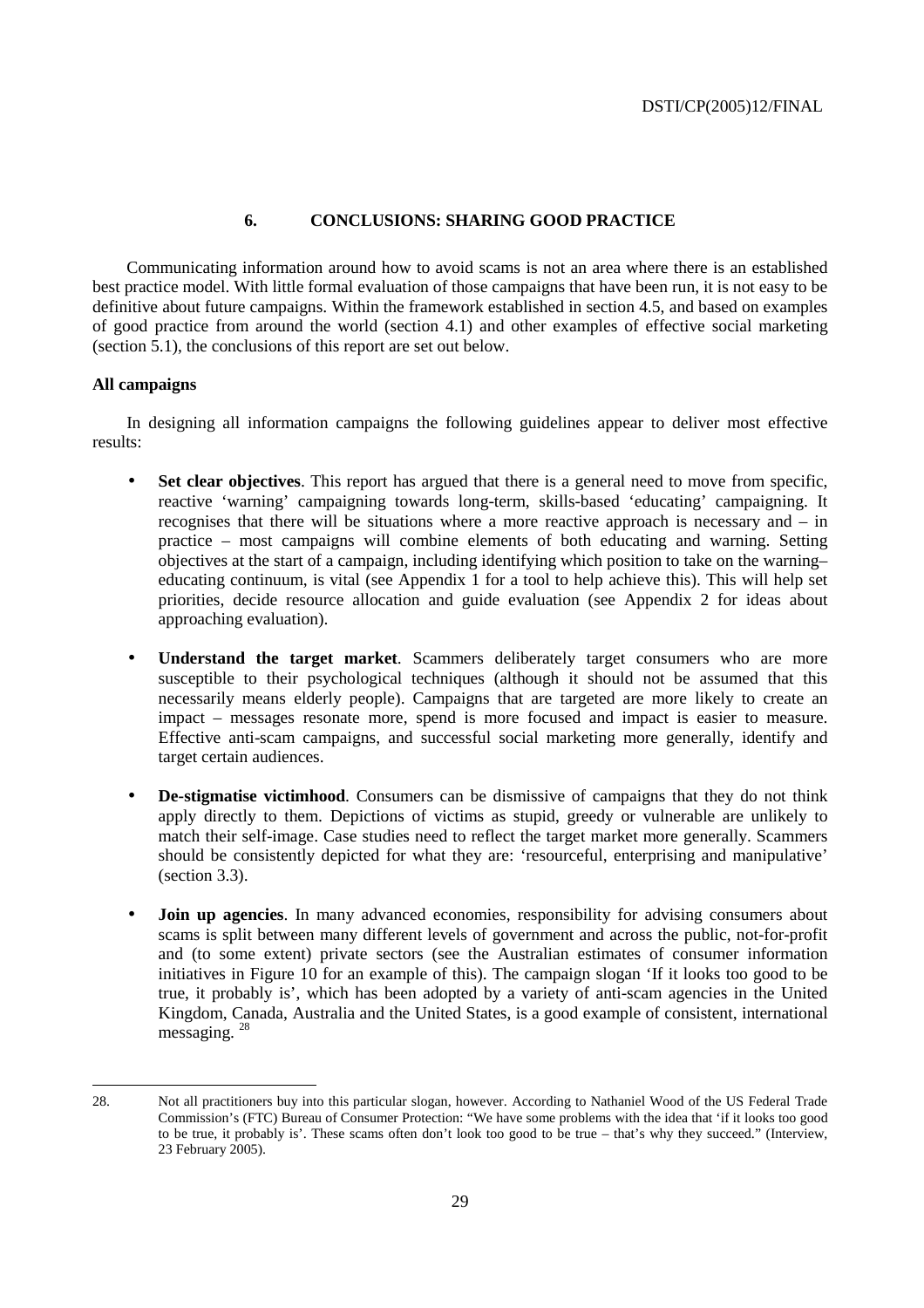- **Harness the private sector**. Harnessing the private sector not only allows campaigns access to additional resources, it may also provide additional campaign credibility with hard-to-reach audiences. Legitimate private companies have a vested interest in creating confidence in a wellregulated marketplace. Securing buy-in at a senior (ideally, the top) level is crucial to achieving success in private sector partnerships. The Canadian Fraud Prevention Forum (FPF) provides an interesting case study on how these benefits might be achieved (section 4.3.1).
- **Engage the media**. Whether the media is the main channel or is merely supporting a wider campaign, it can play a vital role in communicating awareness (section 4.3.2).
- **Put significant resources behind it**. Anti-scam campaigning needs to be seen in the context of the consumer detriment scams and other types of fraud create. Small-scale reactive campaigns are unable to tackle this problem in a strategic way. If agencies join up their efforts, the case can be made for better funding of proactive campaigns.

### **Warning campaigns**

When creating 'warning' campaigns, there are certain areas of good practice that have been reported in various interviews with practitioners.

- **Feature a victim**. In the same way that case studies are used in health campaigns to make the campaigns more personal, it is generally considered that using victims in anti-scam campaigns makes for good stories. However, it is suggested that victims should be chosen with care – it is important that they provoke empathy rather than just sympathy.<sup>29</sup>
- **Tie in with enforcement activity**. While there is generally a belief that anti-scam messages should not wait for or react to enforcement activity, crackdowns or changes in legislation provide ideal opportunities to create media interest.
- **Encourage reporting.** Campaigning against scams is significantly hampered by the lack of data available about who is being scammed and how. The FPF campaign – 'Recognise It, Report It, Stop It' – picks up on that issue, and other initiatives such as the US FTC's Consumer Sentinel are also improving understanding of scams trends. It is notable that even in Canada – where research indicates that 83% of the public agree that scams are a serious problem – only 44% of those scammed have reported it (section 4.2.).
- **Include a 'product' or 'offer'**. It is generally considered important to provide a call to action for example, providing the option to request further information about scams, or access to a reporting line or service, rather than just describing a problem.

#### **Educating campaigns**

When creating 'educating' campaigns, there are a series of additional elements that have been suggested as being most effective.

• **Focus on skills**. The central element of these campaigns should be the skills needed to recognise and resist a scam. The focus is less on naming and describing existing scams than on identifying common aspects of scams and treating them as the fraud they are.

 $\overline{a}$ 29. It is also recognised that it is not easy to find articulate and empathetic victims who are willing to feature in media campaigns.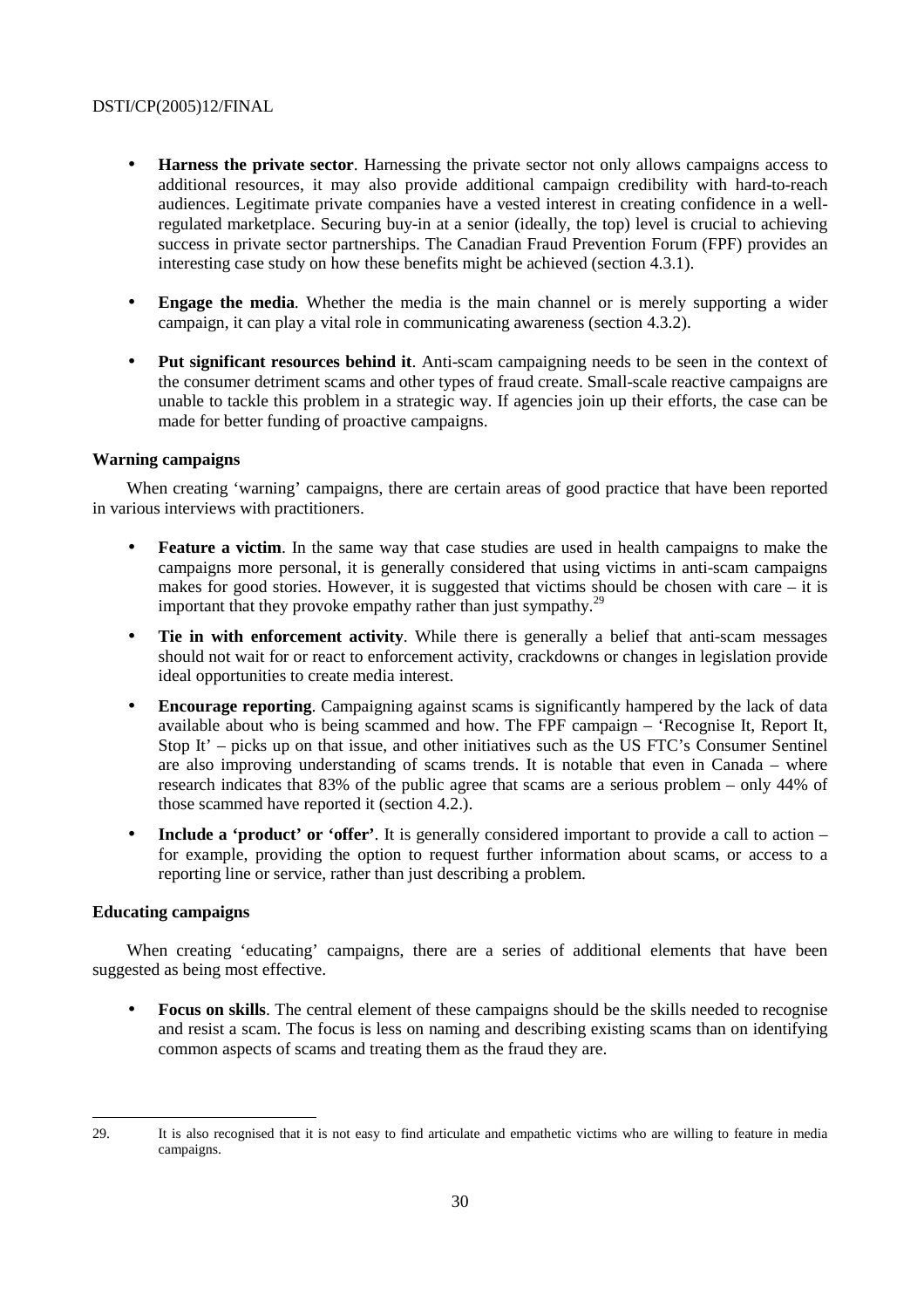- **Use case studies to highlight key points**. Case studies need not be real-life examples, but can provide hypothetical situations and explore options available to the consumer. The idea is to make the campaign as practical as possible.
- **Refresh campaigns to ensure longevity**. As consumers can tune out of long-running campaigns, it is important to find new executions of the same basic messages.
- **Campaign as part of a wider consumer education agenda**. Scams can and should be seen as part of a wider agenda – that of creating an informed, confident and empowered consumer. There is a series of financial transactions outside scams where an unconfident, ill-informed consumer is at a disadvantage. If all commercial transactions are treated as negotiations, consumers will automatically behave in a way that will make them less vulnerable to scams.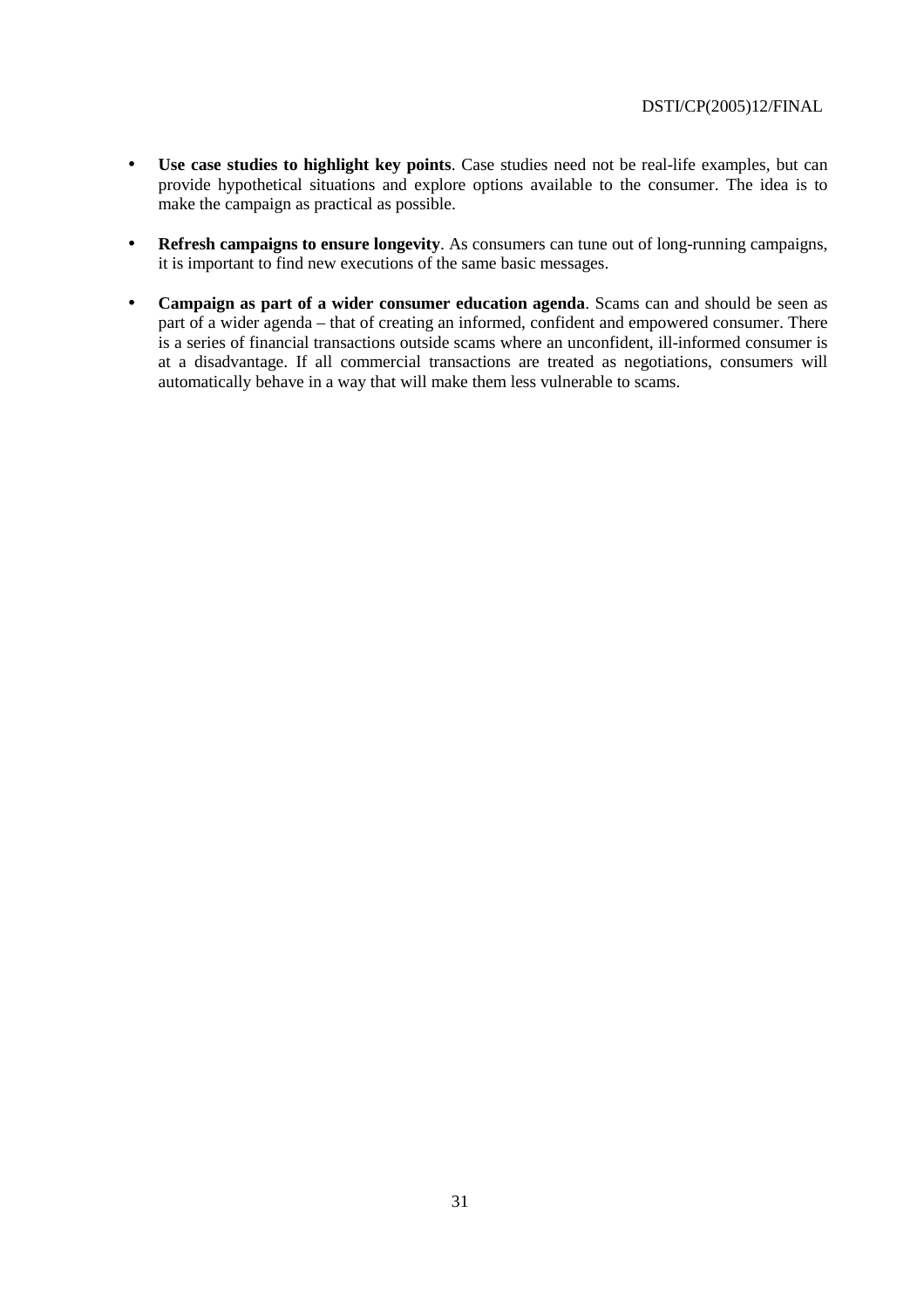### **7. RECOMMENDATIONS**

The best practice ideas in this report are based on a series of interviews with practitioners around the world. The following recommendations are designed to improve the quality of intelligence about scams, which will lead in time to a more definitive description of best practice.

- **There should be better capturing and sharing of data**. Understanding scam patterns is an important starting point in effective campaigning. Even on relatively simple issues, such as the demographic breakdown of scam victims, there is considerable disagreement and uncertainty (section 3.4). While there are examples of good practice in the area of tracking scams, there are a number of factors limiting how well this is currently being done. For example, there is no common definition of whether identity fraud is included in or excluded from the definition of a scam. Another problem is the fragmentation of agencies with responsibilities in this area. The evidence is mixed on whether consumers are more likely to report scams to a dedicated anti-scam service or local enforcement agencies; what is clear is that doing nothing remains an all-toocommon problem. Communications can play an important role in encouraging consumers to report all scams.
- **There should be better evaluation of anti-scam campaigns**. Anti-fraud campaigning is not as well funded as other areas of social marketing and – probably as a result – it is not as well evaluated. If funding increases, better evaluation should follow. However, even existing, relatively small-scale campaigns would benefit from more specific evaluation of aims and objectives. If these results are then shared, agencies in different countries can learn from each other's successes and mistakes. Appendix 2 of this report sets out a methodology for evaluating anti-scam campaigns.
- **There should be more international co-operation**. There is considerable evidence that scams operate internationally, and not just from developing countries to developed ones. There are also scams that use the reassurance of being based in developed countries to defraud the newly emerging middle classes in developing countries.<sup>30</sup> The work done by members of the International Consumer Protection and Enforcement Network (ICPEN) to co-ordinate anti-scam campaigns in 2005 is a good model for effective international co-operation.
- **There should be better understanding of the psychology of scamming**. Campaigns need to be rooted in an understanding of the mechanics of scams. This in turn can inform the skills-building element of campaigns. The psychological basis for the Australian campaign is a good model in this area and could be developed and shared more widely.
- **There should be concerted efforts to join up the work of all anti-scam agencies**. In many countries, responsibility for campaigning against scams is shared between various agencies – across central government, but also at local level. This seems to be an inevitable result of devolved government, the role of enforcement agencies and various other unavoidable local factors. However, there must be concerted efforts to join up these agencies to create effective, coordinated campaigns. The Canadian Fraud Prevention Forum (FPF) – which also brings in key interested private sector partners – might provide a useful model here. Better co-ordination would also allow various agencies to consider their role in combating scams. For example, there may be a case for enforcement agencies to invest further resources in educational campaigns.

 $\overline{a}$ 30. Interview with Consumers International, 26 May 2005.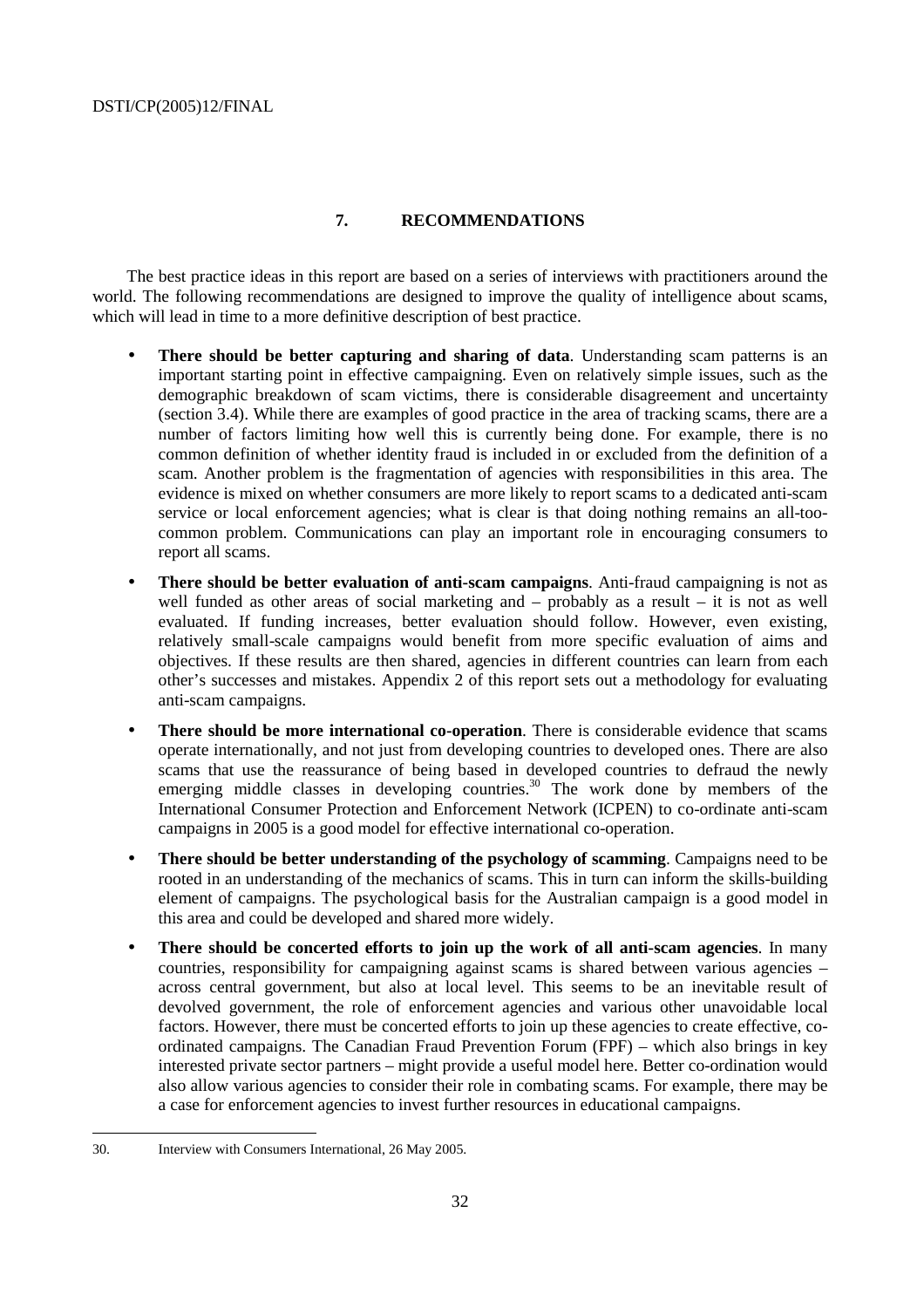#### **APPENDIX 1: ANTI-SCAM STRATEGY TOOL**

#### **A1.1 Anti-scam campaign tool**

This report has argued that anti-scam campaigns should fit into a strategic framework to create longterm consumer confidence and literacy in dealing with fraudulent financial transactions. However, it is recognised that there will be times when a short-term media campaign is necessary. The tool on the next page gives an indication of the combination of 'warning' and 'educating' that may be needed to create the most effective campaign.

#### **A1.2 Using the tool**

The tool is simple to operate. Positioning yourself in the centre of the top row, take one step left or right depending on which statement at the end of the row most reflects the context of your campaign (if neither applies, stay still). You then drop to the next row and repeat the process with the two statements there, and so on. You will create a path across the grid that might look like this:



You will finally drop on to the spectrum, which will provide some guidance about the degree to which the campaign should focus on 'warning' rather than 'educating' elements. At the least, it will give an indication of the sort of issues that should be considered in setting campaign objectives.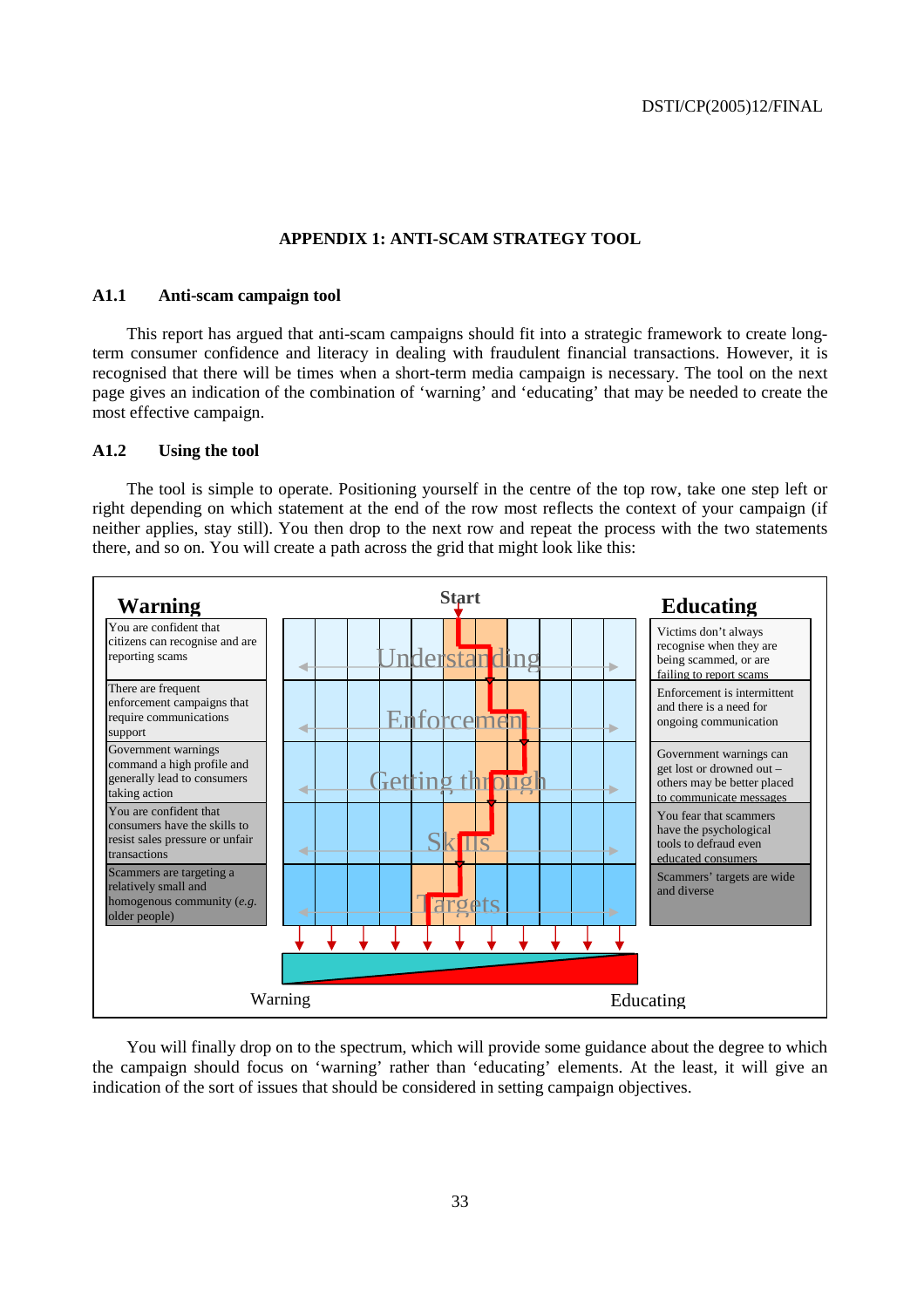DSTI/CP(2005)12/FINAL DSTI/CP(2005)12/FINAL

# **Anti-scam campaigns strategy tool**  Anti-scam campaigns strategy tool

| that<br>citizens can recognise and<br>confident<br>are reporting scams<br>are<br>You | communications support<br>enforcement campaigns<br>There are frequent<br>that require | consumers taking action<br>command a high profile<br>Government warnings<br>and generally lead to | consumers have the skills<br>that<br>to resist sales pressure or<br>confident<br>unfair transactions<br>are<br>You | Scammers are targeting a<br>homogenous community<br>relatively small and<br>(e.g. older people) |
|--------------------------------------------------------------------------------------|---------------------------------------------------------------------------------------|---------------------------------------------------------------------------------------------------|--------------------------------------------------------------------------------------------------------------------|-------------------------------------------------------------------------------------------------|

Educating **Educating** 

| Warning<br>Warning                                                                                                 | Start<br>)<br>Q      | Educating                                                                                                                       |
|--------------------------------------------------------------------------------------------------------------------|----------------------|---------------------------------------------------------------------------------------------------------------------------------|
| that<br>citizens can recognise and<br>You are confident<br>are reporting scams                                     | Jnderstanding        | are<br>recognise when they are<br>always<br>scammed, or<br>failing to report scams<br>$\text{dom}^{\star}t$<br>Victims<br>being |
| communications support<br>enforcement campaigns<br>There are frequent<br>that require                              | rcement              | Enforcement is intermittent<br>ongoing communication<br>and there is a need for                                                 |
| consumers taking action<br>command a high profile<br>Government warnings<br>and generally lead to                  | Getting through      | others may be better placed<br>Government warnings can<br>get lost or drowned out -<br>to communicate                           |
| consumers have the skills<br>to resist sales pressure or<br>that<br>confident<br>unfair transactions<br>are<br>You | 4<br>v               | You fear that scammers<br>even<br>the psychological<br>defraud<br>educated consumers<br>$\circ$<br>tools<br>have                |
| Scammers are targeting a<br>homogenous community<br>relatively small and<br>(e.g. older people)                    | urgets<br>$\Xi$<br>Ý | Scammers' targets are wide<br>and diverse                                                                                       |
|                                                                                                                    |                      |                                                                                                                                 |
|                                                                                                                    | Warning              | Educating                                                                                                                       |

34  $344$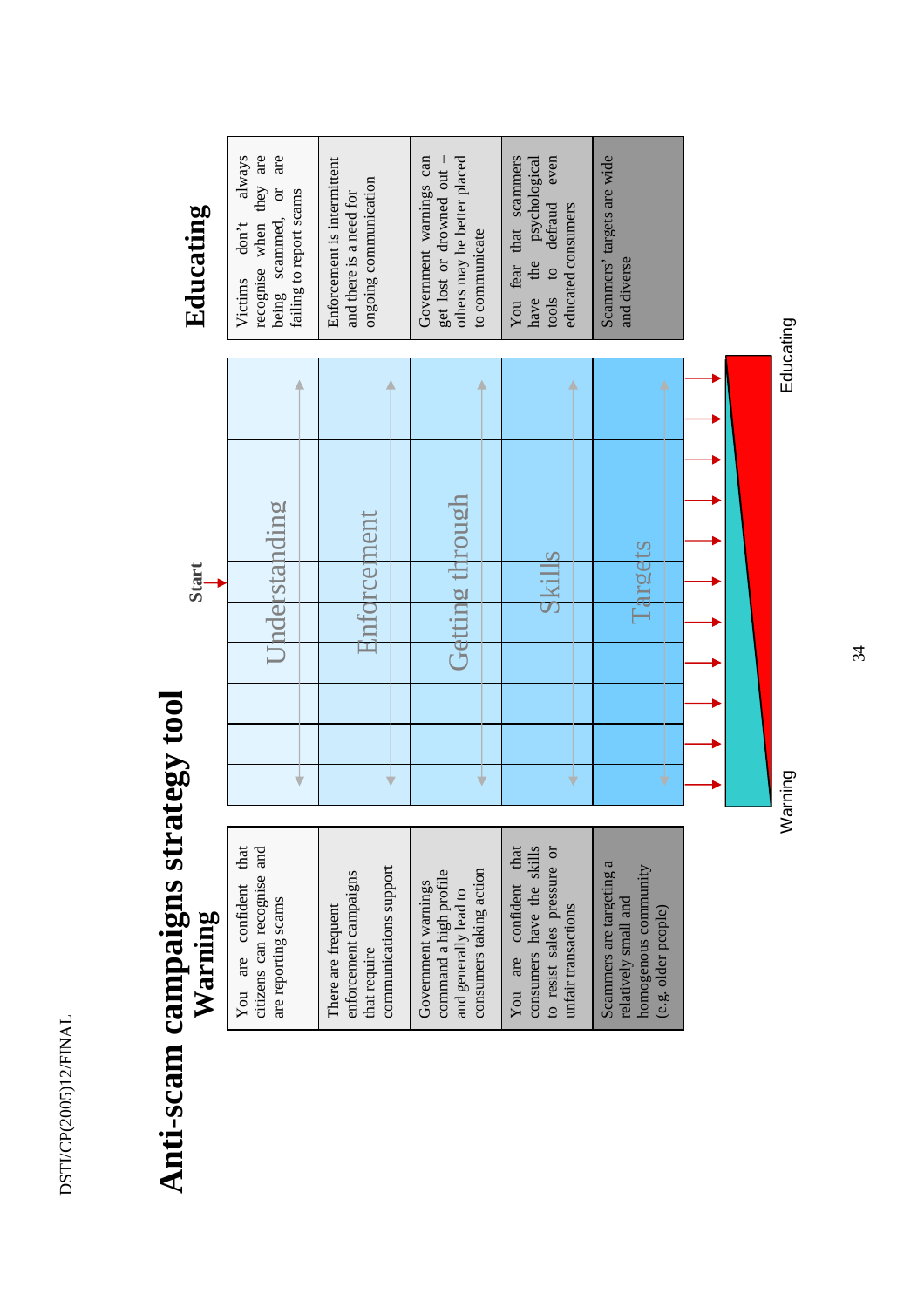# **APPENDIX 2: GOOD PRACTICE GUIDELINES IN EVALUATING ANTI-SCAM CAMPAIGNS**

There are several barriers to overcome when evaluating anti-scam campaigns:

- There may be limited information available from enforcement agencies relating to the prevalence of scams, due to under-reporting by scam victims and the changing nature of scams themselves.
- Consumers' attitudes and claimed behaviour in relation to scams may not reflect the truth, because of their embarrassment or a rose-tinted view of how they really behave.
- Anti-scam campaigns may be highly targeted and use below-the-line media whose effects are hard to isolate and measure.
- Changes in skills and behaviour tend to occur very slowly over a period of years.
- There are inherent problems with proving success in anti-scam campaigns. Fundamentally, to show that someone who might have been scammed has avoided a scam involves proving a negative.

Effective evaluation is therefore likely to involve:

- **Multiple methodologies and data sources:** 
	- − Quantitative survey data to measure changes in attitudes and awareness, and to understand campaign reach.
	- − Qualitative discussions to inform campaign development and diagnose real skills and information needs.
	- − Media and response analysis to measure campaign impact.
	- − Operational and social research data to measure incidence of scams and consumer experiences.
- **Evaluation of the different elements of campaign effect**: measuring separately the impact of the campaign in terms of immediate response, recall of campaign elements, increased awareness of scams, improvement in attitudes/readiness to deal with scams, and ultimately reduced reported incidence of victimhood.
- **Systematic, regular measurement**: undertaking pre-campaign benchmarking and post-campaign tracking on an ongoing basis, using a structured, fair questionnaire.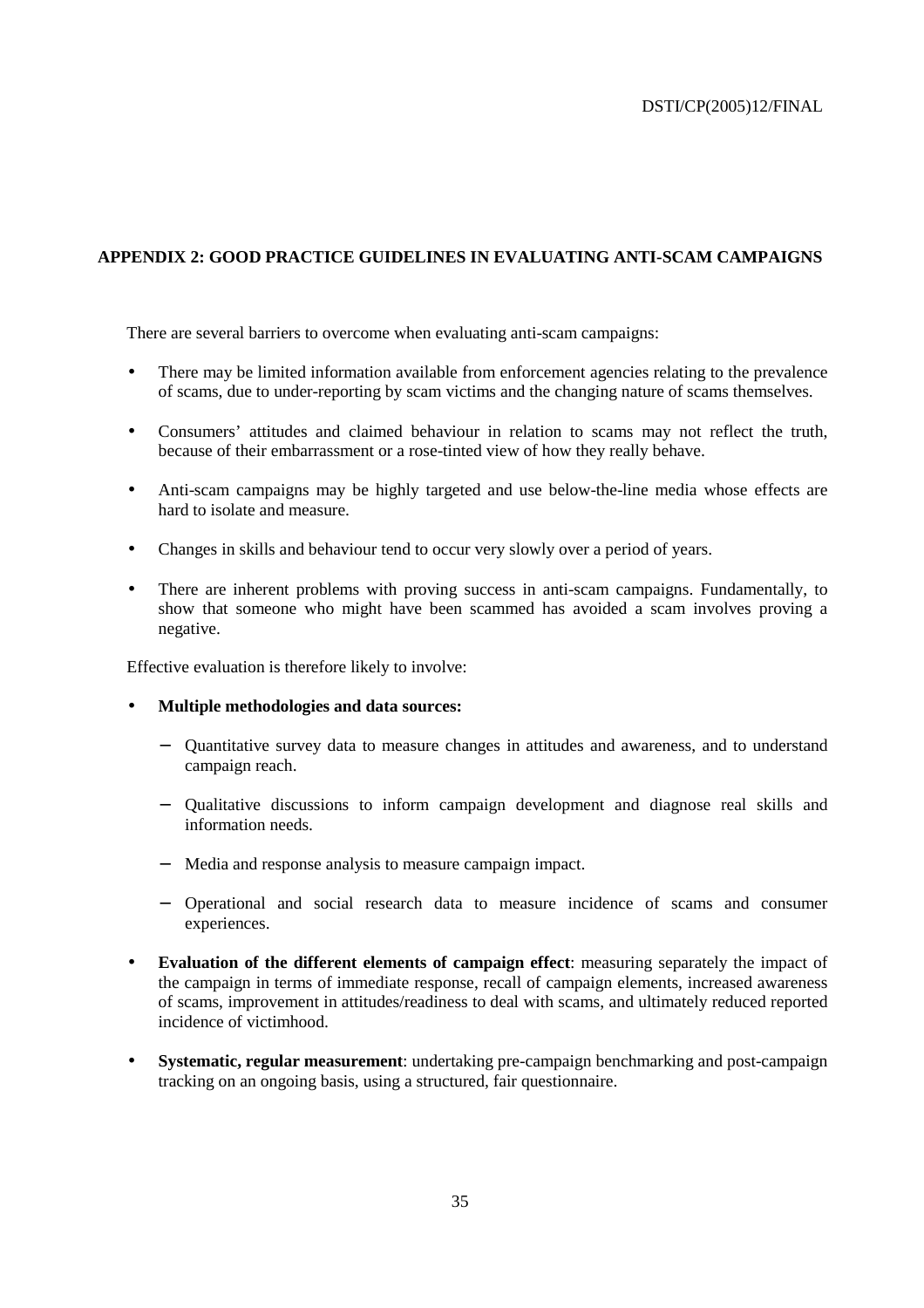• **Focus on clear objectives and audiences**: clearly specifying the aims of the campaign and the profile of the target group and incorporating these into the measurements taken, to ensure that clear conclusions can be drawn from the evidence gathered.

The following model illustrates a possible cycle of campaign evaluation for anti-scam campaigns: